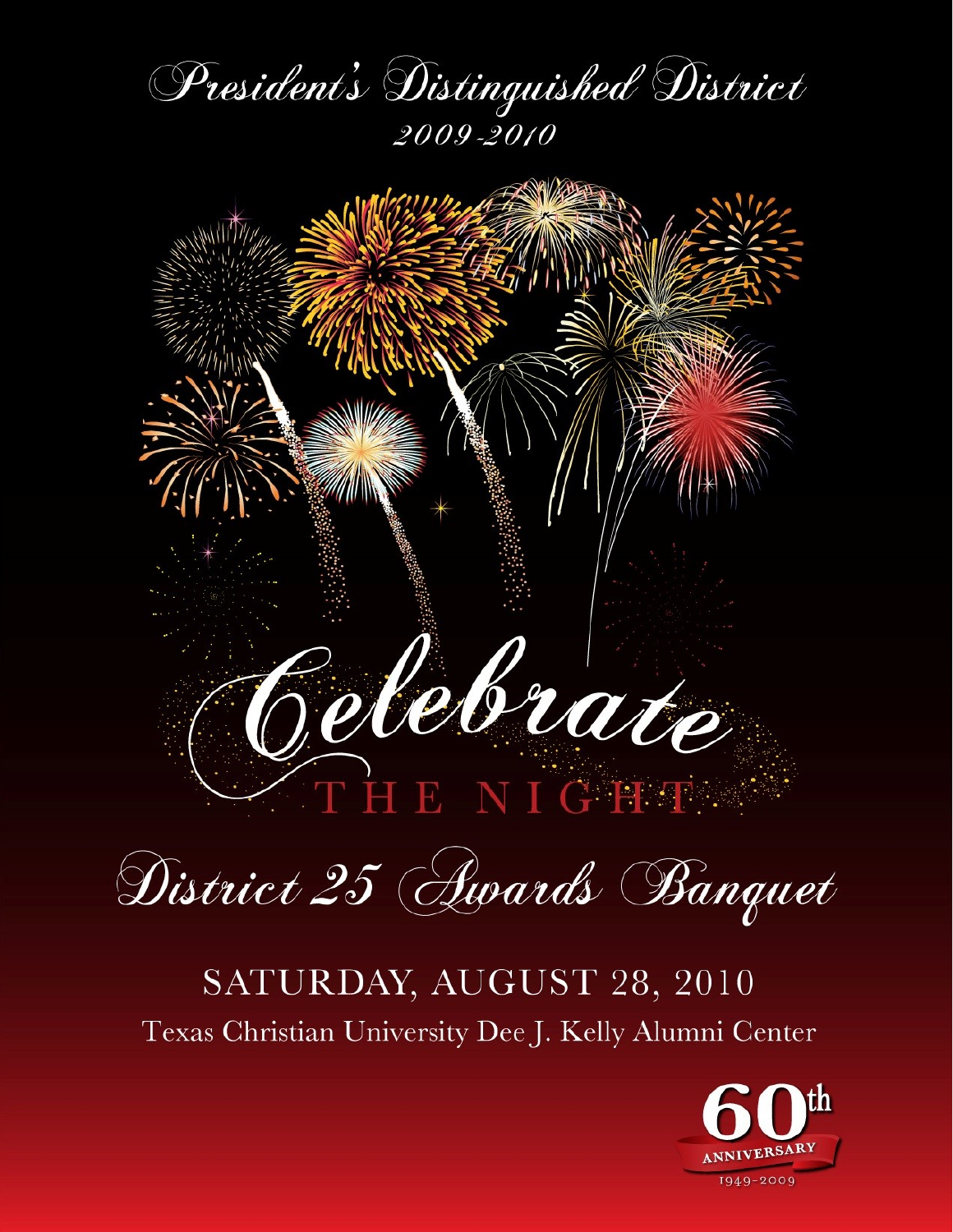## Contents

| З              | Welcome                           |
|----------------|-----------------------------------|
| $\overline{4}$ | Your 2009-2010 Leadership Team    |
| 5              | Membership and Marketing Awards   |
| 11             | Education Awards                  |
| 16             | Club Awards                       |
| 19             | District Awards                   |
| 22             | Distinguished Clubs               |
| 24             | Distinguished Areas & Divisions   |
| 25             | <b>Special Recognition Awards</b> |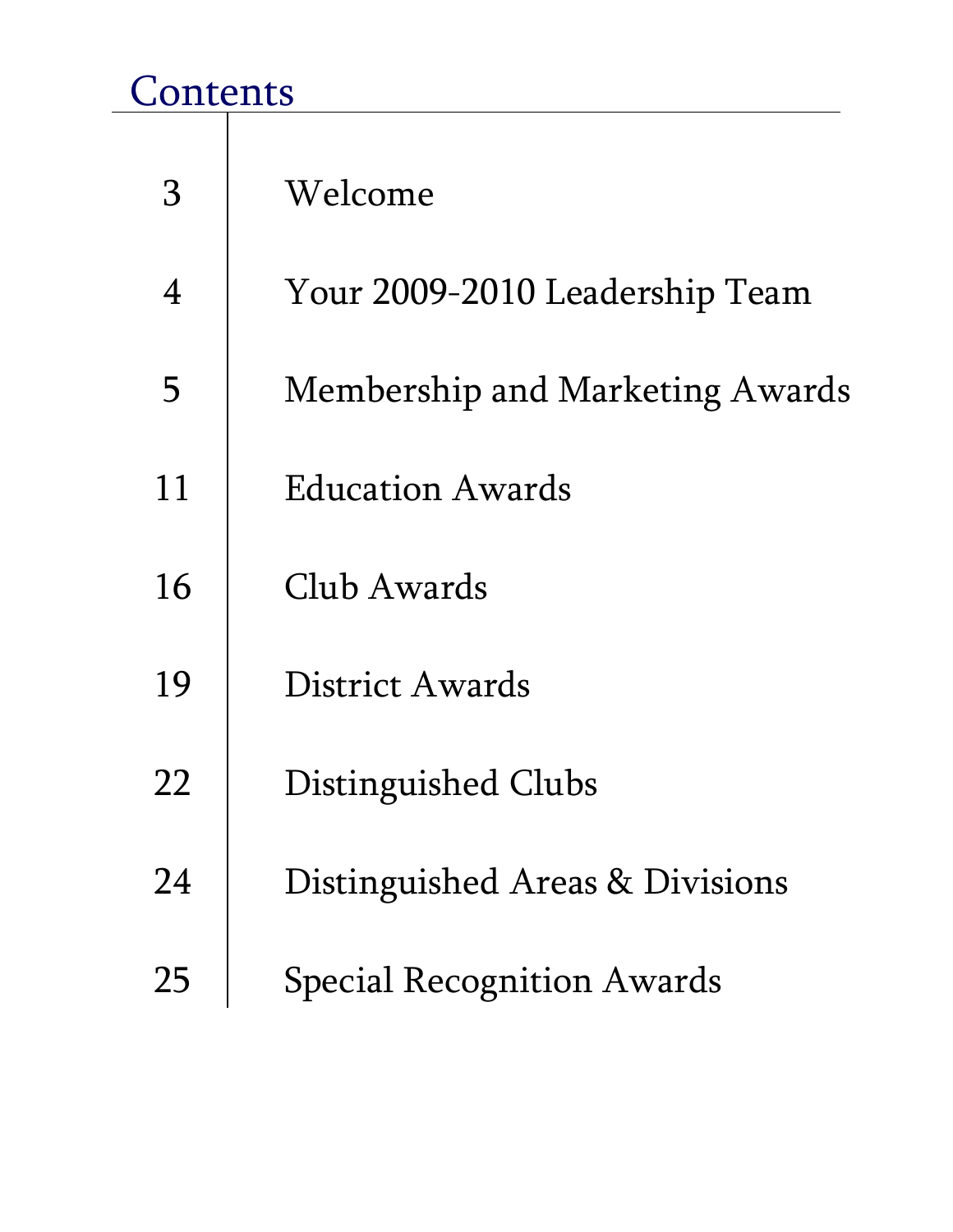elcome to the annual District 25 Awards Banquet. Our theme for the evening is "Celebrate the Night," and we have a lot to celebrate. What an incredible year! **W** elcome to the annual District 25 Awards Banquet. Our theme for the evenimely "Celebrate the Night," and we have a lot to celebrate. What an incredible year of a President's Distinguished District, one of only six in th

Our district achieved the highest percentage of education awards and was also ranked number four in the world. For the first time in our sixty year history, every area and division achieved distinguished or better. Over eighty percent of our clubs achieved distinguished or better – one of only four districts worldwide to accomplish this goal. Every record achieved in previous years was shattered across the board. All of this happened because our club and district leaders not only heard but applied the theme, "Remember the Member." Yes, all of those accomplishments are incredible. But what amazes me is watching our members continue to grow and transform, achieving things that perhaps they never expected to achieve.



not only do better, but to be better. What makes this event so special is that behind every award, certificate, ribbon, or plaque presented tonight is an extraordinary story of success and personal growth that will live with us forever.

Special thanks to our Awards Committee, which has done an amazing and professional job organizing this event. Many thanks to our host club, TCU Toastmasters, for hosting the Awards Banquet for the fourth consecutive year.

On behalf of David, Diana, and Peggy, thanks to each and every member that contributed to this success. The journey has been long but very rewarding. I am so proud of each member and club for their commitment to excellence and for keeping that commitment. It is simply amazing what can be accomplished when we all remember the member. There is no greater feeling than the feeling of accomplishment and finishing what you started. I am proud to have led our district to a place we have never been before. I can only imagine where we will go from here. Most importantly, where will you go next on your journey?

In Proud Toastmasters Service,

David E. McCallister, DTM District 25 Governor, 2009-2010

reetings! This evening we join together to celebrate the individual, club, and district success. Throughout the district, we worked toward our goals, pushed to reach greater heights, and blazed a path that will forever be forged into our district's history. As we recognize individual and team successes, let us remember that shoulder to shoulder, we accomplished great things, but it was the individual members that made us strong. Their success was our success and in everything we do, we must always "Remember the Member."

My sincere appreciation to the wonderful Toastmasters who served on the Awards Banquet Committee. Their dedication and commitment to District 25 remains an inspiration.

Patricia A. Quick, DTM District Awards Banquet Chair Patricia A. Quick, DTM

3





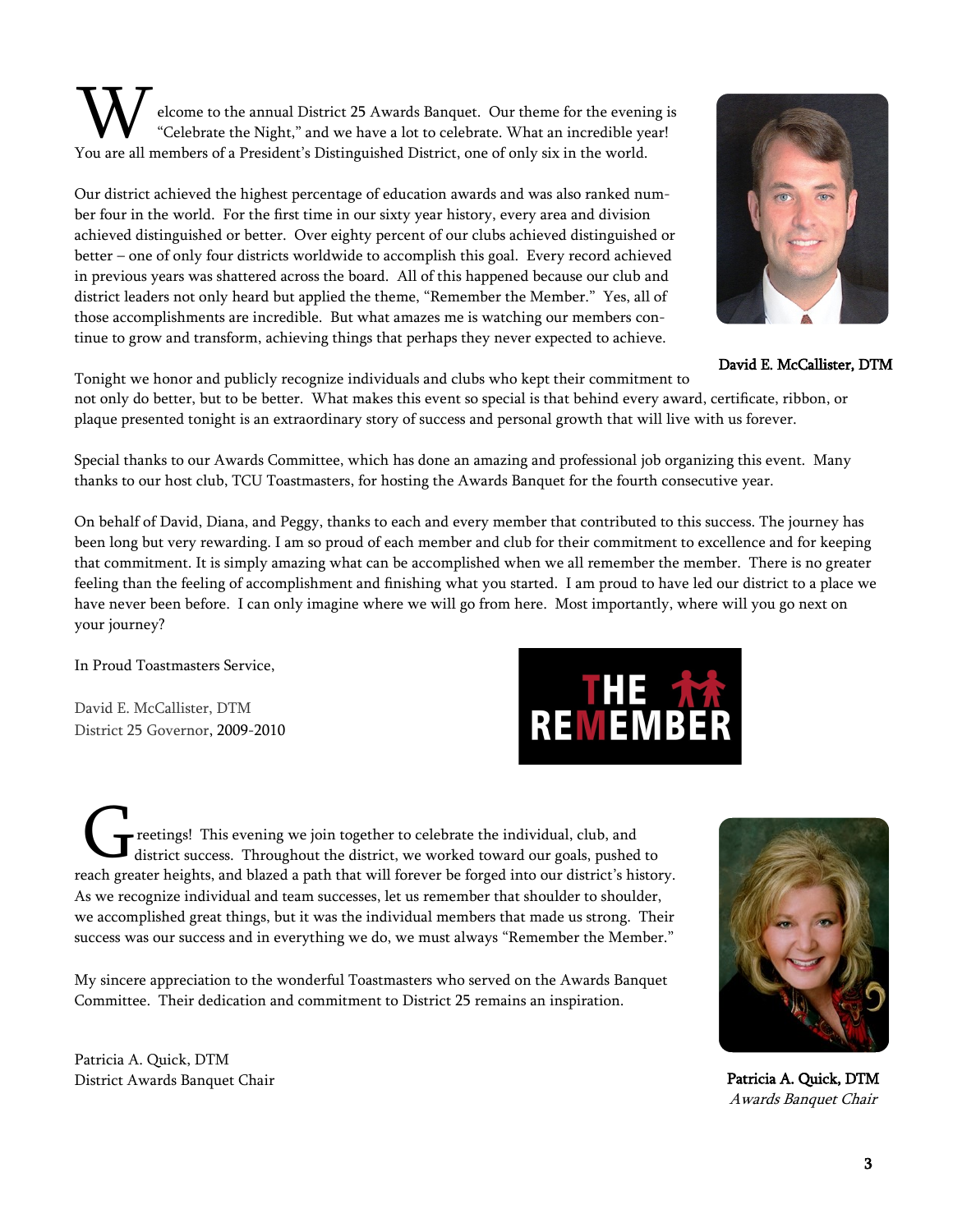## Your Leadership Team, 2009-2010

## Senior Leadership



David E. McCallister, DTM District 25 Governor Fort Worth, Texas



David D. Martin, DTM Lieutenant Governor Education & Training Arlington, Texas



Diana C. Patton, DTM Lieutenant Governor Marketing North Richland Hills, Texas

## Division Governors



Carl Stevens, ACS/ALB Division A Governor



Oliver Cozby, DTM Division D Governor Fort Worth, Texas



Christine Hudson, DTM Division B Governor



Gary Samuelson, DTM Division E Governor Denton, Texas



Jesse Torres, ACB/CL Division C Governor



Jacquelyne Griffin, ACB/ALB Division F Governor Fort Worth, Texas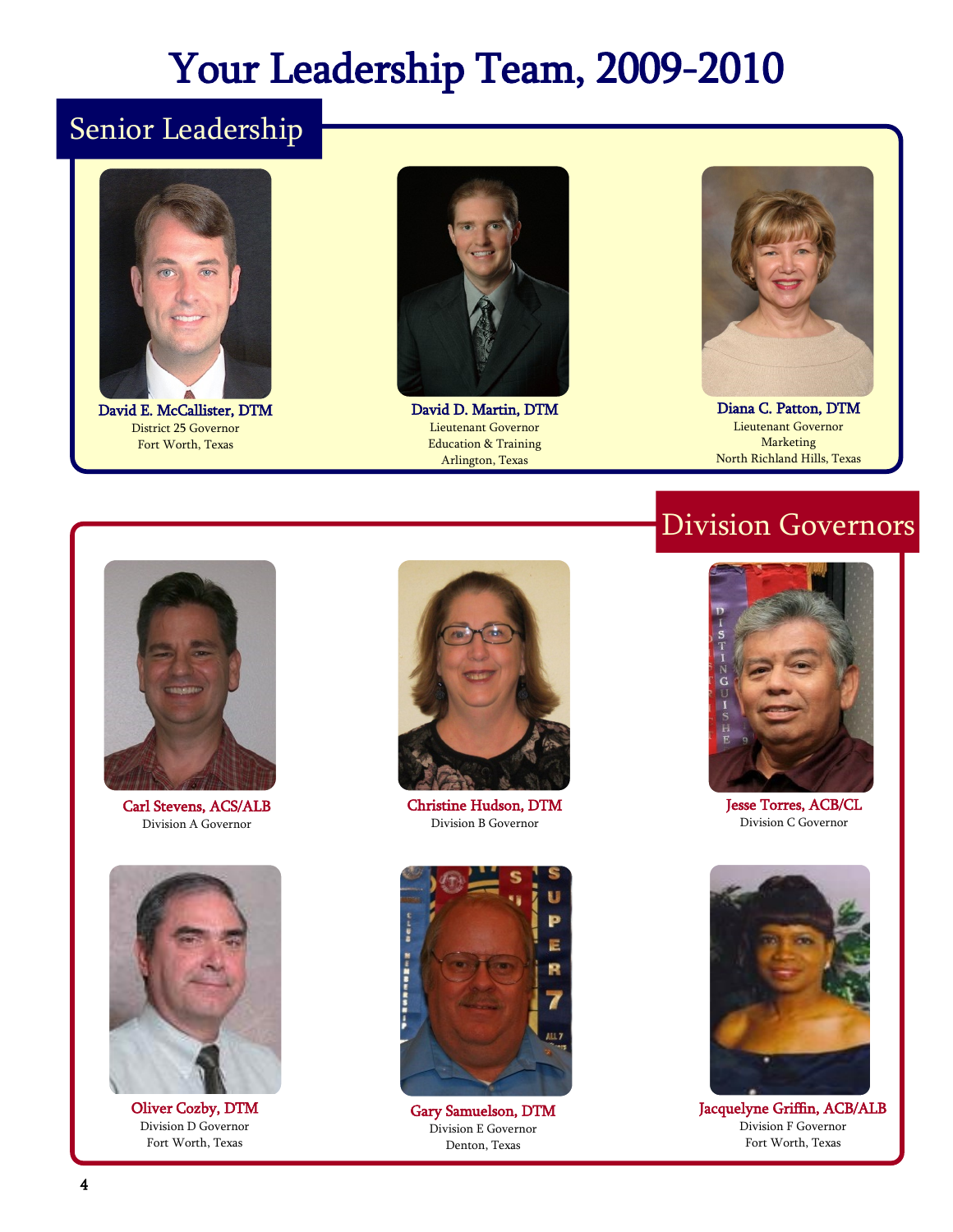### Smedley Club Award

Clubs that add 5 or more new, dual, or reinstated members between August 1 and September 30 receive the Smedley Club Award and a ribbon from Toastmasters International.

| Club Name                 | <b>Members Added</b> |
|---------------------------|----------------------|
| Siemens DFW               | b                    |
| Siemens Arlington         | 5                    |
| <b>Speak With Success</b> | 5                    |
| <b>TCU</b> Toastmasters   | 5                    |
| Tip Top Toastmasters      | 5                    |

### Talk Up Toastmasters Award

Clubs that add 5 or more new, dual, or reinstated members between February 1 and March 31 receive the Talk Up Toastmasters Award and a ribbon from Toastmasters International.

| Club Name            | <b>Members Added</b> |
|----------------------|----------------------|
| Cowtown Toastmasters | 8                    |
| Lakeside             | 7                    |
| Manna Toastmasters   |                      |
| MidCities Achievers  | 7                    |
| Speak with Success   | 5                    |
| Tip Top Toastmasters | 5                    |
| WINS Texas Toast     | 17                   |

### Beat The Clock Award

Clubs that add 5 or more new, dual, or reinstated members between May 1 and June 30 receive the Beat the Clock Award and a ribbon from Toastmasters International.

| Club Name                       | Members Added |
|---------------------------------|---------------|
| ATG Toastmasters                | 5             |
| <b>Bell Helicopter</b>          | 7             |
| <b>Connection Communicators</b> | 5             |
| Heart of Texas Bridge Gappers   | 5             |
| Las Colinas Communicators       | 6             |
| LM AeroSpeakers                 | 5             |
| Lonestar Toastmasters           | 6             |
| Longhorn Toastmasters           | 5             |
| <b>Medtronic Toasters</b>       | 5             |
| <b>MidCities Achievers</b>      | 6             |
| Nissan Toastmasters             | 8             |
| Ryan Plaza                      | 6             |
| Southlake Reach for Success     | 6             |
| Speaking With Class             | 5             |
| <b>Technology Toasters</b>      | 5             |
| <b>Texas Toasters</b>           | 5             |
| <b>Toast of Texas</b>           | 5             |
| Toasting for Excellence         | 8             |
| Top Notch Toastmasters - TNT    | 6             |
| Waco Wordsmiths                 | 7             |
|                                 |               |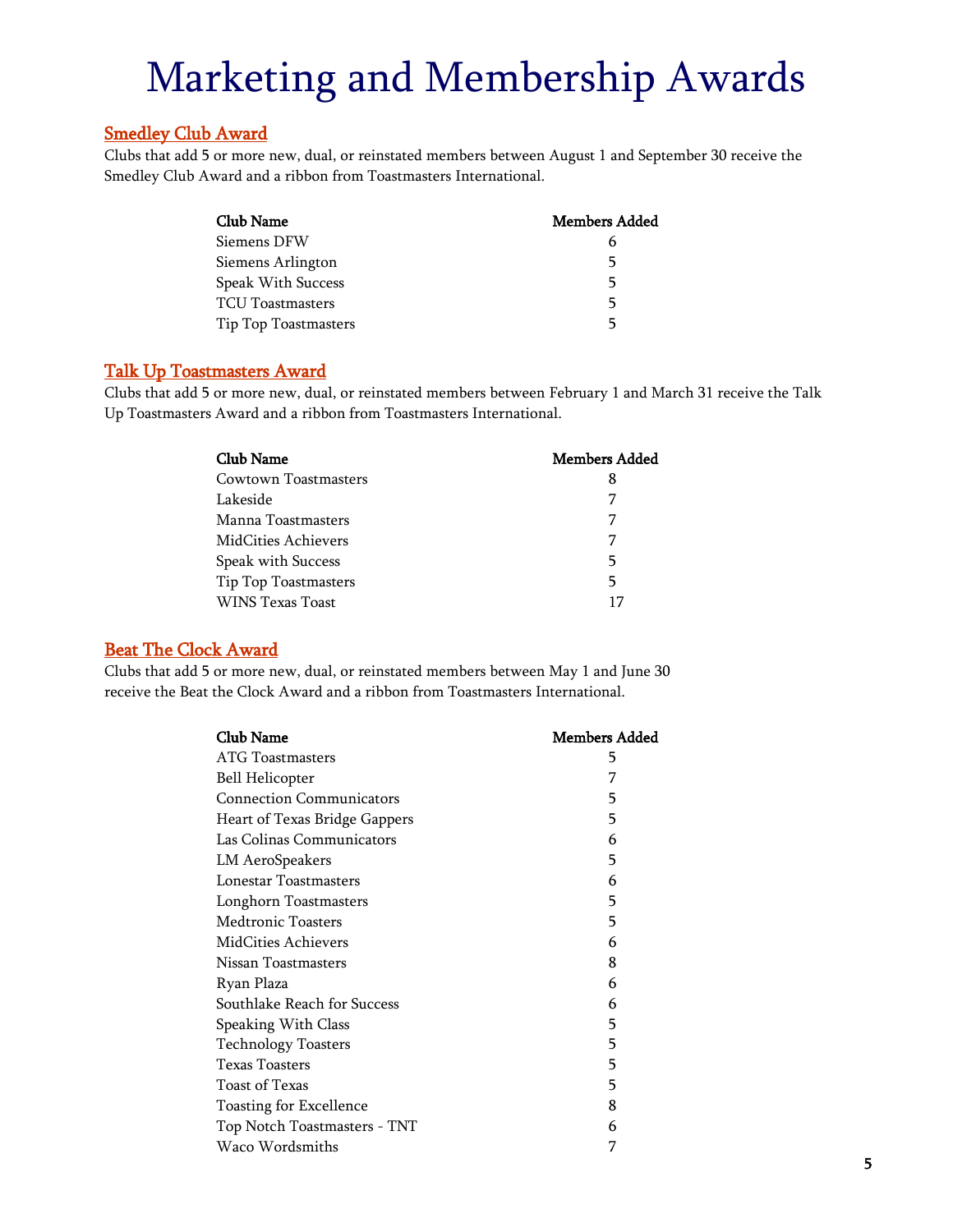### Club Sponsor

Members that support the mission of the district by extending the benefits of the Toastmasters program and sponsoring the formation of a new Toastmasters Club receive credit towards their Advanced Leader Silver and a successful club sponsor award certificate from Toastmasters International.

George Arndt Toast of Texas George Arndt Northwest Tarrant Jociel Brooks McMasters Natasha Corrales Burnt Toast Dena Crecy Royal Toasters Scott Dash Burnt Toast Anwesha Deb Royal Toasters Rohini Garimalla IT EGOS Thomas Goodwin IT EGOS Tim Gore Toast of Fort Worth Jacquelyne Griffin Las Colinas Towers Pam Hardwick McMasters Curtis Harold AAFES Stoneridge Brian Hinchcliffe Flower Mound Dean Lampman Flower Mound

Dianna Fuhlendorf Technology Toasters James Hansen C3 - Corning Communicators Karen Hauser Technology Toasters Terri Hogue Toasting for Excellence Sharon Klimski Toasting for Excellence

Tim Mangrum Conservative Russell Mariott Denton Regional Jerry McAdams Chase A-Team Billy McDaniel Speak Easys Victor Mercado FWPMI Gauravi Pal Toast of Texas Quinten Pete Chase A-Team T. Steele Rose Denton Regional Luiz Silva FWPMI Grace Steele Speak Easys

Setma Maddox Toast of Fort Worth Linda Morris AAFES Stoneridge Mike O'Day C3 - Corning Communicators Dan Prendergast FNI West End Speakeasy Angie Smajstrla WINS Texas Toast Kelly Smith Las Colinas Towers Larry Thompson Northwest Tarrant Mary Walker Conservative Toastmasters Susan Williamson FNI West End Speakeasy Sherri Wingrove WINS Texas Toast

### Founders Award

Clubs help support the mission of the district by extending the benefits of the Toastmasters program and sponsoring the formation of a new Toastmasters Club. These clubs receive the Founders Award and a white ribbon from Toastmasters International.

| <b>AAFES</b>                    | <b>Grace Toastmasters</b>     |
|---------------------------------|-------------------------------|
| Afterburners (3)                | <b>House Speakers</b>         |
| <b>Arlington Nooners</b>        | <b>Irving Toastmasters</b>    |
| $A$ -Team                       | Keller Communicators (2)      |
| <b>BNSF</b> Toastmasters        | Lakeside                      |
| Citi Mustangs                   | Motorola Toastmasters         |
| <b>Connection Communicators</b> | Nissan                        |
| Cowtown Toastmasters (2)        | North Texas                   |
| Denton (3)                      | PRO A.M.                      |
| Fiesta Bilingual (District 50)  | <b>Public Health Speakers</b> |
| <b>Flagship Speakers</b>        | Quicksilver Express           |

Ryan Plaza Savvy Sayers Skymasters Star-Telegram Successful Speakers Texas Wesleyan Toast Captains Toasting For Excellence Top of Texas (2) Weatherford Young Street Yappers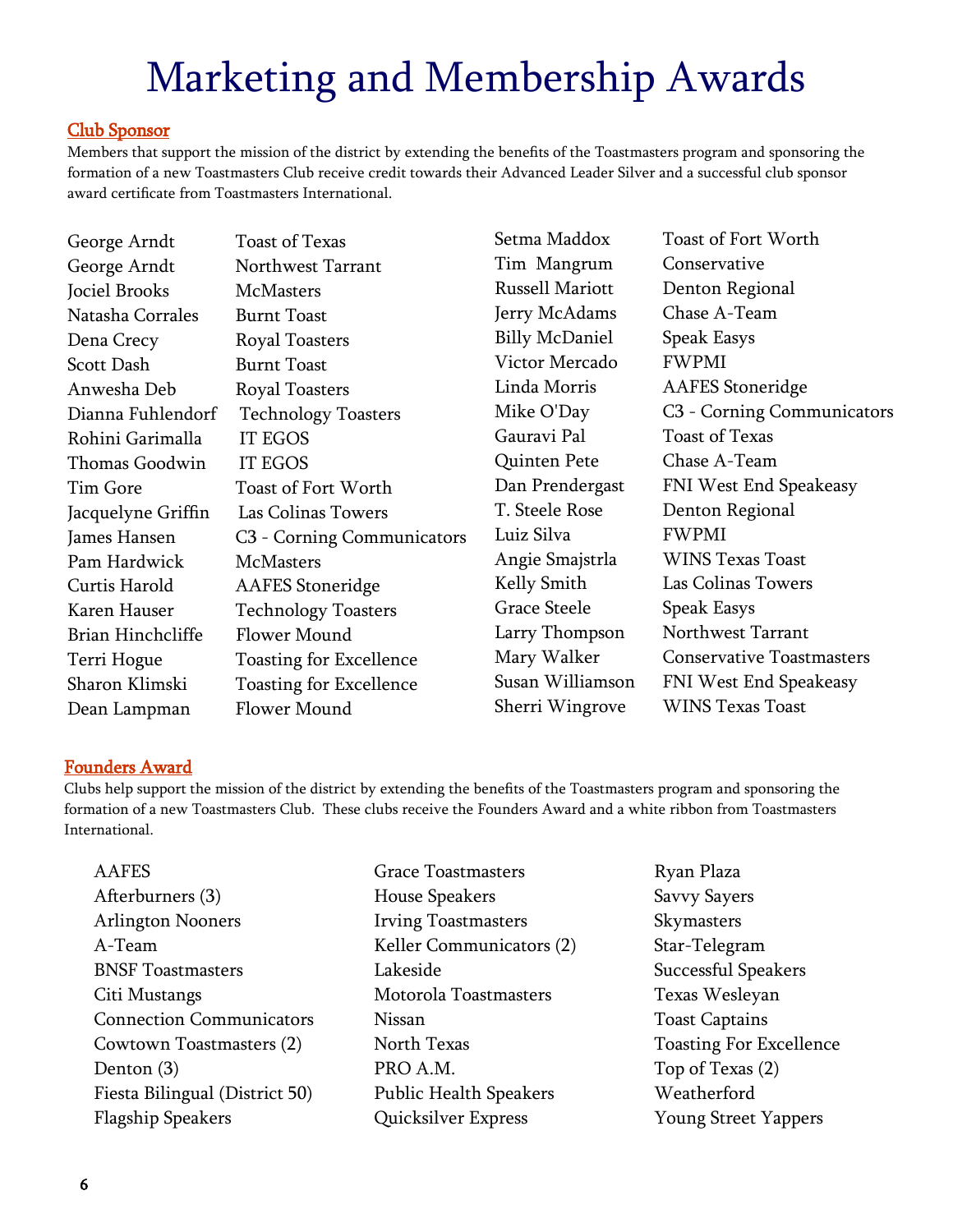### Club Mentor

Members assigned by the District Governor to serve six months as a club mentor for a newly chartered club receive credit towards their Advanced Leader Silver and a successful club mentor award certificate from Toastmasters International.

Jody Berwick FWPMI Jennifer Bevans Burnt Toast Mark Bilgere Toast of Texas Vicki Fox FWPMI Jeff Goodin Conservative Cindy Hinckley Burnt Toast Verna Jacobs Chase A-Team Bill Kincaid Denton Regional Dean Lampman Flower Mound

Rod Ashford Toast of Fort Worth Kenneth Beene C3 - Corning Communicators John Bergs C3 - Corning Communicators Bob Brezniak Las Colinas Towers David Burmeister Las Colinas Towers Ron Clark Technology Toasters Brenda Daniels Northwest Tarrant Mariam Durrani Toasting for Excellence Evelyn Glass FNI West End Speakeasy Jeff Hubbard Technology Toasters Jacqulyn Hudgins Toast of Fort Worth

Deborah Liptak WINS Texas Toast Steve Liptak WINS Texas Toast Sonia Lyons IT EGOS Peggy Morales Flower Mound Jill Morrison Speak Easys Susanne Nickerson Conservative Liz Oppenlander Speak Easys Pam Peadon McMasters Anna Pedford AAFES Stoneridge Loren Pham AAFES Stoneridge David Roberts Northwest Tarrant Conda Ross Chase A-Team Rhealyn Samuelson Denton Regional Pam Saunier Royal Toasters Bob Stoick IT EGOS Leta Wilson McMasters Jeffrey Young Toast of Texas

Joe Nave FNI West End Speakeasy Ann Marie Rousseau Toasting for Excellence Donna Zimmerman Royal Toasters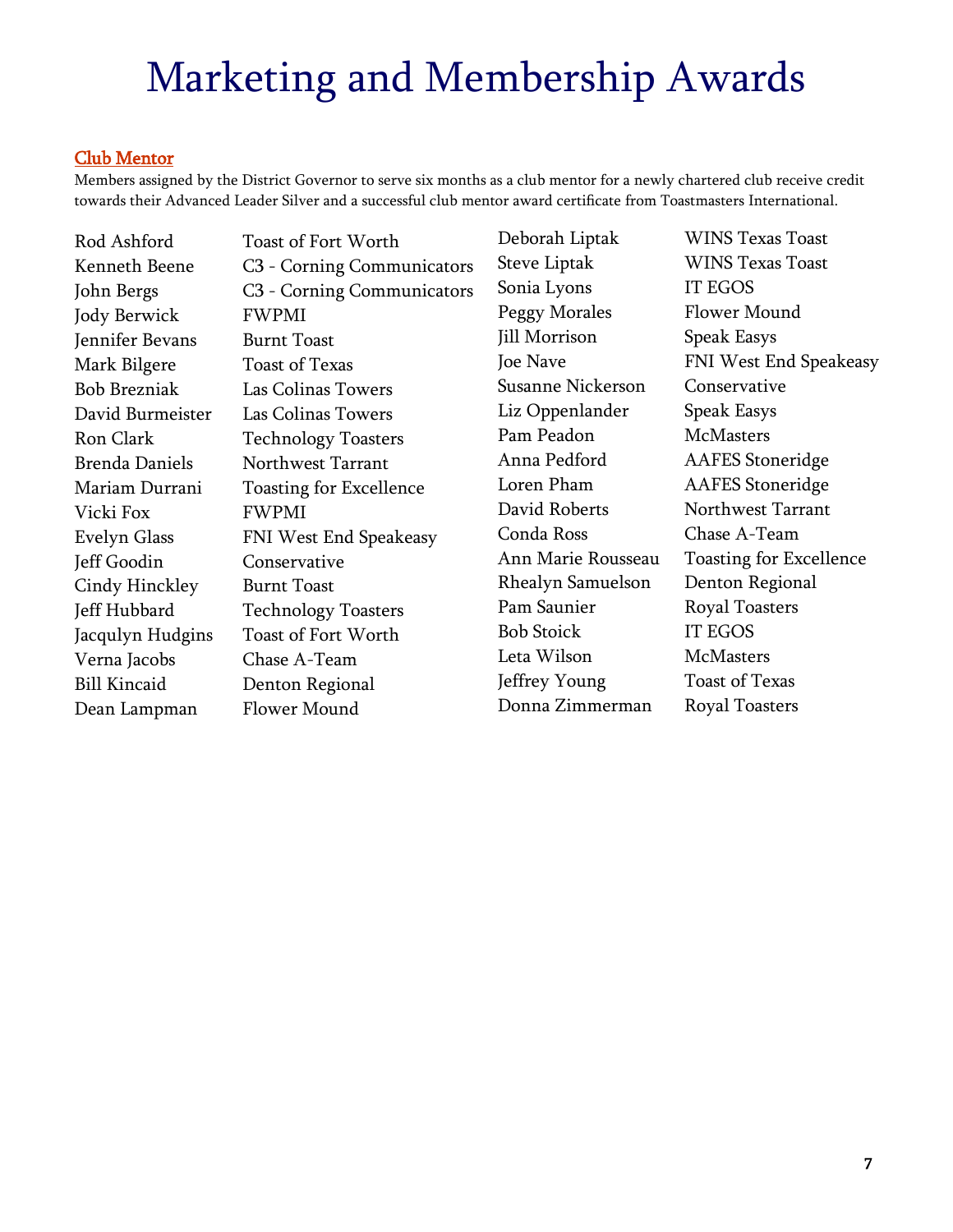### Club Coach

Members appointed to serve as a club coach and are successful in achieving Distinguished or better within the first two years receive credit towards their Advanced Leader Silver and a successful club coach award certificate from Toastmasters International.

George F. Arndt Tip Top Toastmasters President's Distinguished Sara D. Boepple Power Communicators Distinguished Bart Cannon Texas Wesleyan Spellbinders President's Distinguished Breana Chan MidCities Achievers President's Distinguished Kim Courter **MidCities Achievers** President's Distinguished Oliver Ray Cozby Phi Rappa Yappa Passachus Distinguished Oliver Ray Cozby Aegonizers Distinguished Germon Earl Hill Texas Wesleyan Spellbinders President's Distinguished Eugene Lee Hollis Nissan Toastmasters President's Distinguished Rosemary Horton Technically Speaking Distinguished Jim V. Jameson Phi Rappa Yappa Distinguished Charlotte Lenox Waco - Early Birds President's Distinguished David D. Martin Speaking With Class Distinguished David E. McCallister Star-Telegram Select Distinguished Shirley McKee Ryan Plaza President's Distinguished Lanell Mikeska Aegonizers Distinguished Leigh Ann Moffett Technically Speaking Distinguished David C. Morgan Daybreakers Distinguished Larry Nickerson Top of Texas President's Distinguished Diana C. Patton Cration Plus Distinguished Judy L. Perez Ryan Plaza President's Distinguished Diana E. Pittman Speaking With Class Distinguished Patricia A. Quick Tip Top Toastmasters President's Distinguished Jamey M. Rider **Medtronic Toasters** Distinguished Barbara Rollins Daybreakers Distinguished Wayne F. Sekerke Medtronic Toasters Distinguished Richard A. Sharon AllianceTexas Toastmasters Select Distinguished Lori Shocron Star-Telegram Select Distinguished Carl T. Stevens LM AeroSpeakers President's Distinguished Sathish Sundaramoorthy Oration Plus Distinguished Larry Arlo Vance Waco - Early Birds President's Distinguished Darrell W. Vickers **Heart of Texas Bridge Gappers** Select Distinguished Mary E. Walker Nissan Toastmasters President's Distinguished Larry A. Weatherholt LM AeroSpeakers **President's Distinguished** Gary Lee Webb **Heart of Texas Bridge Gappers** Select Distinguished Gregory D. Wyatt Power Communicators Distinguished

### Club Coach Club Name Year End Result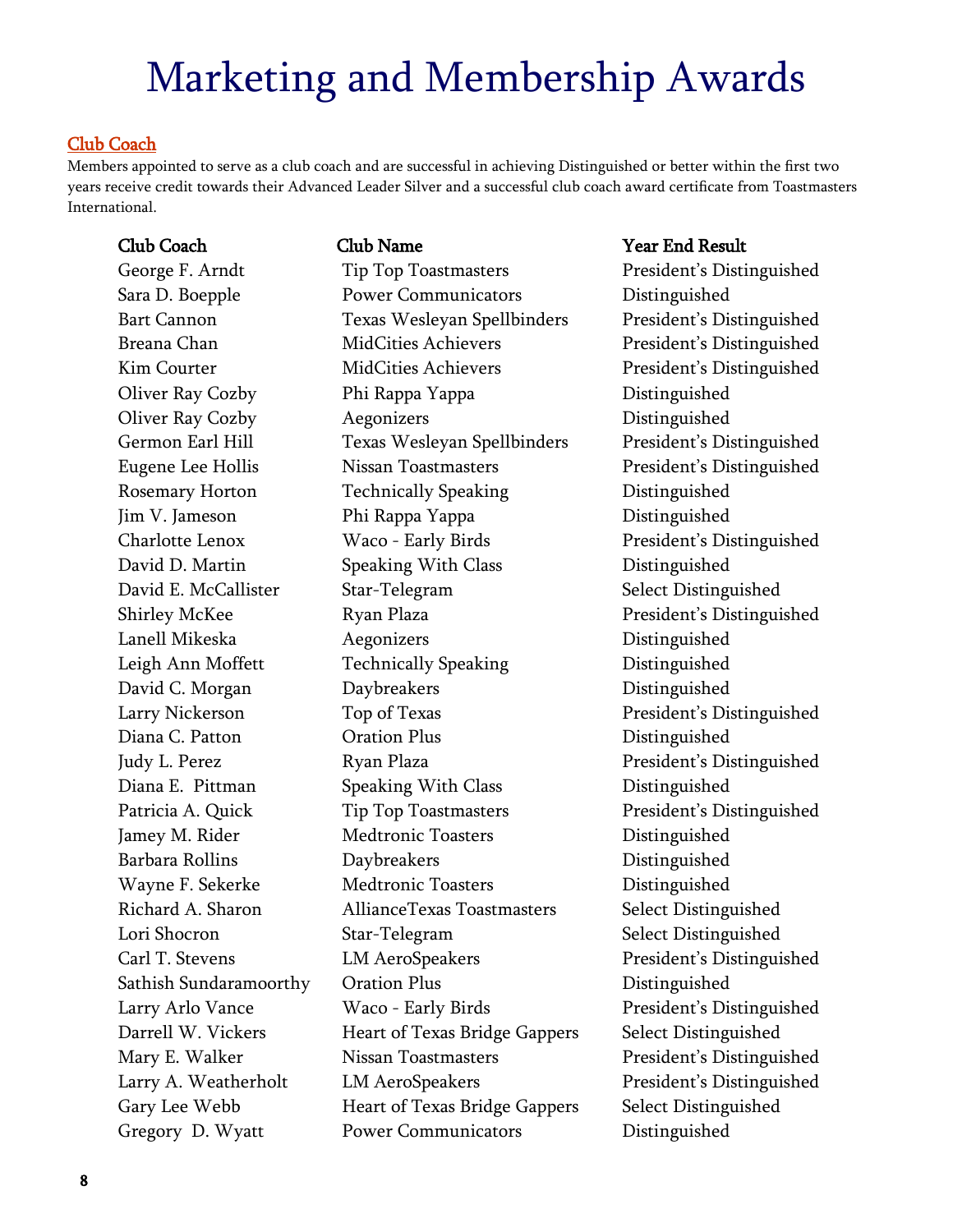District Highest Membership Award Oliver Ray Cozby, DTM

District Second Highest Membership Award Germon Earl Hill, DTM

District Third Highest Membership Award Louise Faircloth, DTM

### District Pacesetters - 10 or more

Peggy J. Holloway Randy Terrell David E. McCallister Bob Titiryn Diana C. Patton Gary Lee Webb

### High Achievers - 5 or more

Sara M. Beall Rebecca J. Harvey Randall Meinen Judy L. Perez

Carol J Dugat Sharon Klimski Joseph H. Meyer Gary M. Samuelson Donald Fisher David Leake Joe W. Nave Joyce R. Schaffer Jen Friedberg Sally A. Linn Valarie Sue Pace Bonne K. Stroman

### Rising Stars - 3 or more

Trevor M. Adams Melissa L. Hart Joanie Nowell Pamela Jo Sheperd

Peggy M.G. Allen Shannon L. Hills Rachel J. Opdycke Andrew Smillie George F. Arndt Thaoi A. Ho Stephen D. Orthwein Mary Sokol LaDonda Boswell Priscilla Ann Hollis Charna R. Pettaway Carl T. Stevens Gregory L. Brannon Terence J. Johnson Patrick H. Porter Mark A. Steward Chris Brosovic Annette Lance Richard Lee Postma Robert A. Stoick Breana Chan Tim Mangrum Mark E. Rachels Earl Lewis Stone Kim Courter **David D.Martin** Evelyn A. Roberson Nancy Fay Swope Dena Crecy Paul Meyers Barbara Rollins Mia Turner

Scott Dash Deautria Morgan Richard A. Sharon Larry A. Weatherholt Bob Harper Susanne M. Nickerson James M. Shaw Christopher K. Wheel Jeffrey W. Young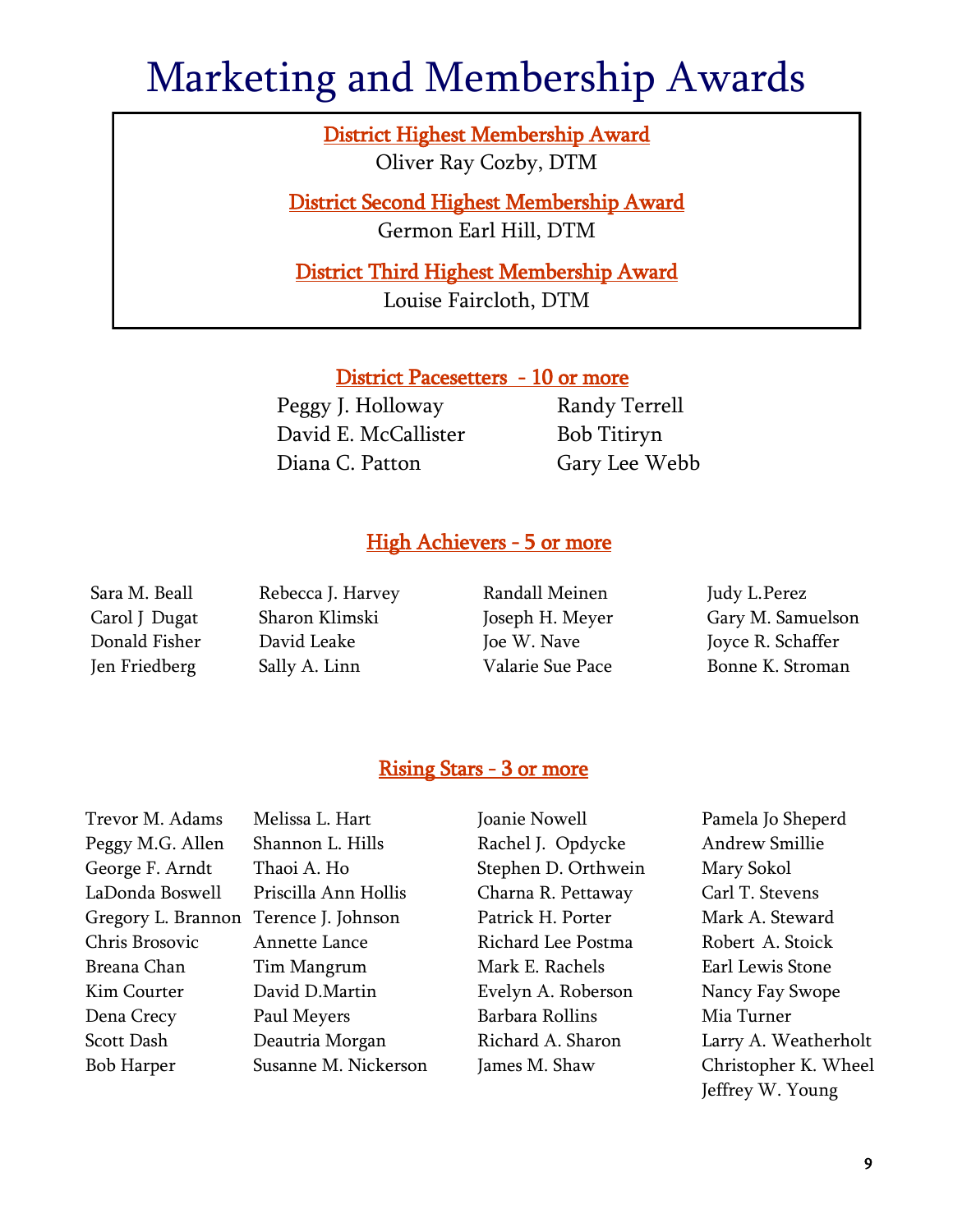### Five Star Club

In order to receive the Five Star Club award, a club must submit semi-annual renewals on time during October and April, add 4 members, add 4 more members, and end the year with a base membership of 20 or net gain of 5.

AAFCU Flying Toasters Nissan Toastmasters AAFES Toastmasters North TX Abilene Toastmasters **Constanting Constanting Constanting Constanting Constanting Constanting Constanting Constanting Constanting Constanting Constanting Constanting Constanting Constanting Constanting Constanting Constant** Aegonizers Phi Rappa Yappa Afterburners Plus-Two Airport Toastmaster Pro A.M. Toastmasters AllianceTexas Toastmasters Public Health Speakers Arlington Nooners Reveille A-Team Toastmasters **Ryan Plaza** Baylor Orators Sabre Classic Bell Helicopter Savvy Sayers Big T Toastmasters Siemens Arlington BNSF Expressed Siemens DFW BNSF Toastmasters Six Twenty Nine Burleson Toastmasters **Southlake** Clearly Speaking Southlake Evening Connection Communicators Speak With Success Conservative Toastmasters Speakers Exchange Cowtown Toastmasters Speaking With Class Denton Toastmasters Star-Telegram DFWAE Toastmasters Successful Speakers Expressionaires TCU Toastmasters Fighter Enterprise Texas Stars Flagship Speakers Texas Wesleyan Spellbinders Fossil Creek Toastmasters Thumbs Up Toastmasters Grand Prairie Toastmasters Tip Top Toastmasters ICE Breakers Toasting for Excellence Keller Communicators Top of Texas Toastmasters Lakeside T-Toasters LM AeroSpeakers Waco - Early Birds Lonestar Toastmasters Waco Wordsmiths Longhorn Toastmasters Weatherford Manna Toastmasters WINS Texas Toast MidCities Achievers Young Street Yappers

Irving Toastmasters Top Notch Toastmasters - TNT Las Colinas Communicators Unique Toastmasters At Vista Ridge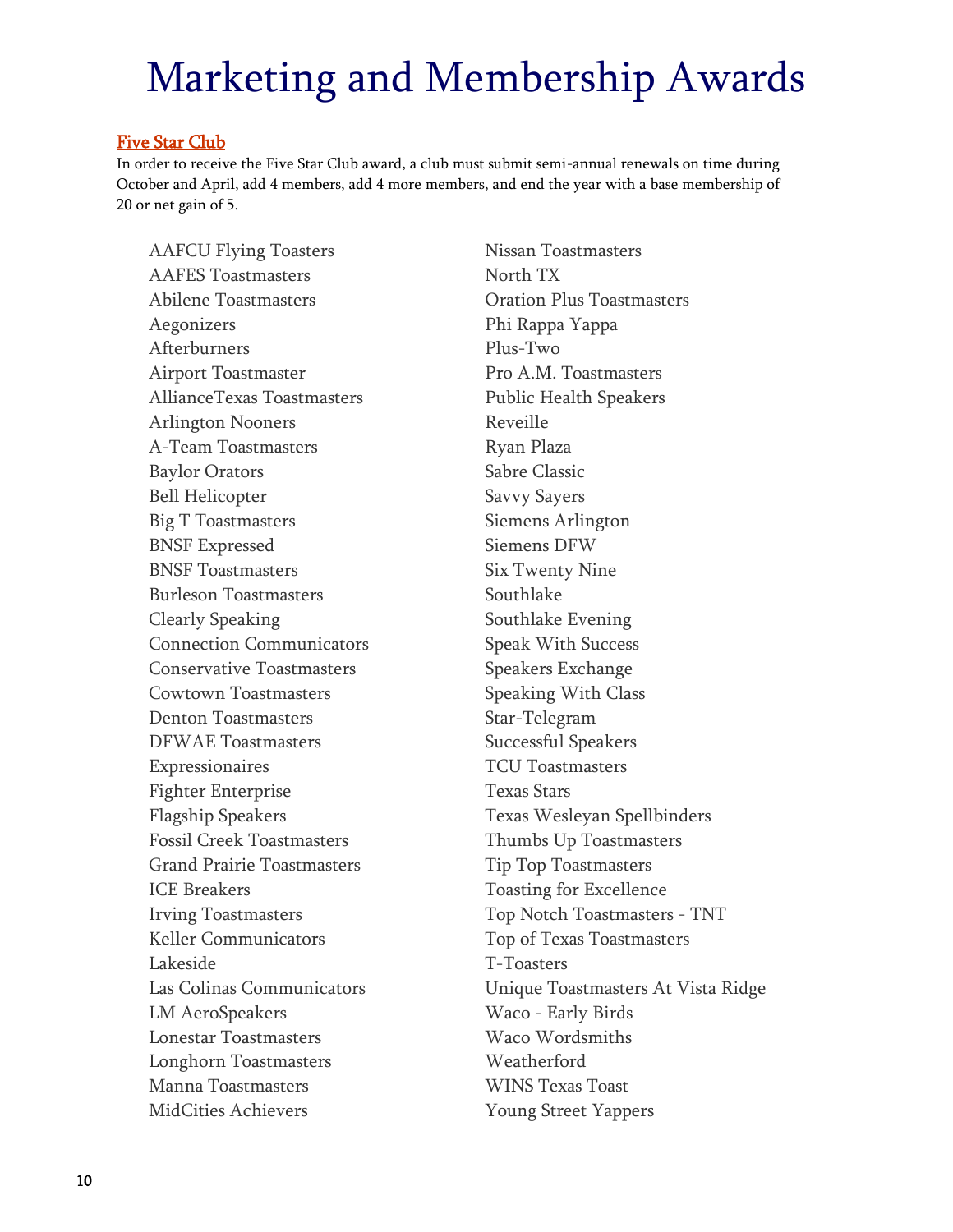### Competent Communicator (CC)

Leela Abraham David Adams Ogewu Agbese Homarjun Agrahari Saran Alagirisamy Shareen Altum Morry Anderson George Arndt (2) Alison Attanasio Tammy Bailey Dana Bark Muhammad Barkhadle Irene Barnard Chris Barnett Labib Basta Sara Beall Kyle Berlin Jennifer Bevans Rachael Billings Sara Boepple Michele Bolinger LaDonda Boswell Kay Bramlett Gale Brazier Bob Brezniak Chuck Burke Maria Cadic Starlene Calahan Stacy Cameron Charles Carrington Lisa Castillo Breana Chan (2) Mon Charoen Richard Child Venkata Chilikuri Karen Chilton Gary Chiu Tiffanie Choate Chandita Choudhury Mahmood Chowdhry Ronald Clark Kimberly Clerkin Linda Coleman

Michelle Coleman Robin Comparini Peggy Corino Denise Corley Dustin Cosgrove Kim Courter Oliver Cozby (2) Sandra Creech Chandler Crouch Jack Dale Matthew Daniel Brenda Daniels (2) Morgan Davidson Dexter Dews Graeme Dewstow Jennifer Dodd Suzanne Donskey Keegan Drake Mary Drew James Dufinetz Debra Duty Kim Easdon Bill Eden William Erts Benny Estrada Louise Faircloth Nina Faver Mary Feltman Maria Fernandez Suzy Finigan Sunni Fisher Marty Flahive Patricia Fleming Annette Foltz Abdillahi Foum Greg Fox William Frank David Frank Lydia Frias Jen Friedberg Shannon Gann Joe Garcia Dawn Garrett

Jamie Gipe Arnold Glasford Evelyn Glass Lee Godbold Sandra Gonzales Jeremy Good Lisa Gordon Jeff Gouldie Jon Gray Geneva Greene Ginny Greene Mark Greer Jacquelyne Griffin Eugene Grooms Ni Guttenfelder Kady Haertl Tina Hager Michael Hagin James Hansen Charles Hansen Den Harder Michael Harding Pam Hardwick Raymond Harper Deborah Harrison Karen Hauser Jeanene Heilman Jeryl Hejl Joan Heller George Hellstern Jody Helton Kelley Henderson Angelica Heredia Amy Hess Timothy Hess Germon Hill Sam Hinojosa David Hodgson (2) Catherine Holland Peggy Holloway Madonna Horcher Rosemary Horton David Hostler (2)

Minjie Huang Andrew Ickert John Javelli Rita Job Jodi Johnson Yvette Jones Vanessa Joseph Debbie Karl Pankaj Khanduri Clay Kiesling Edward King John King Charles King April Klendworth Mary Korona Jennifer Kuehn Sandi Lane Kim Lee Juleon Lewis Leone Lewis Roberta Ley Steve Liptak Cristian Lopez Morris Lowry Lily Ma Russell Mailen Philip Mann Mary Marshall David Martin Victor Martin Leora McBride Jim McCaghren David McCallister (2) Denise McConnell Billy McDaniel Jeanne McDonald Ginae McDonald Jeff McFall Shirley McKee Christine McKibbin Penelope McKinney Valerie McKinney Ron McVicker

11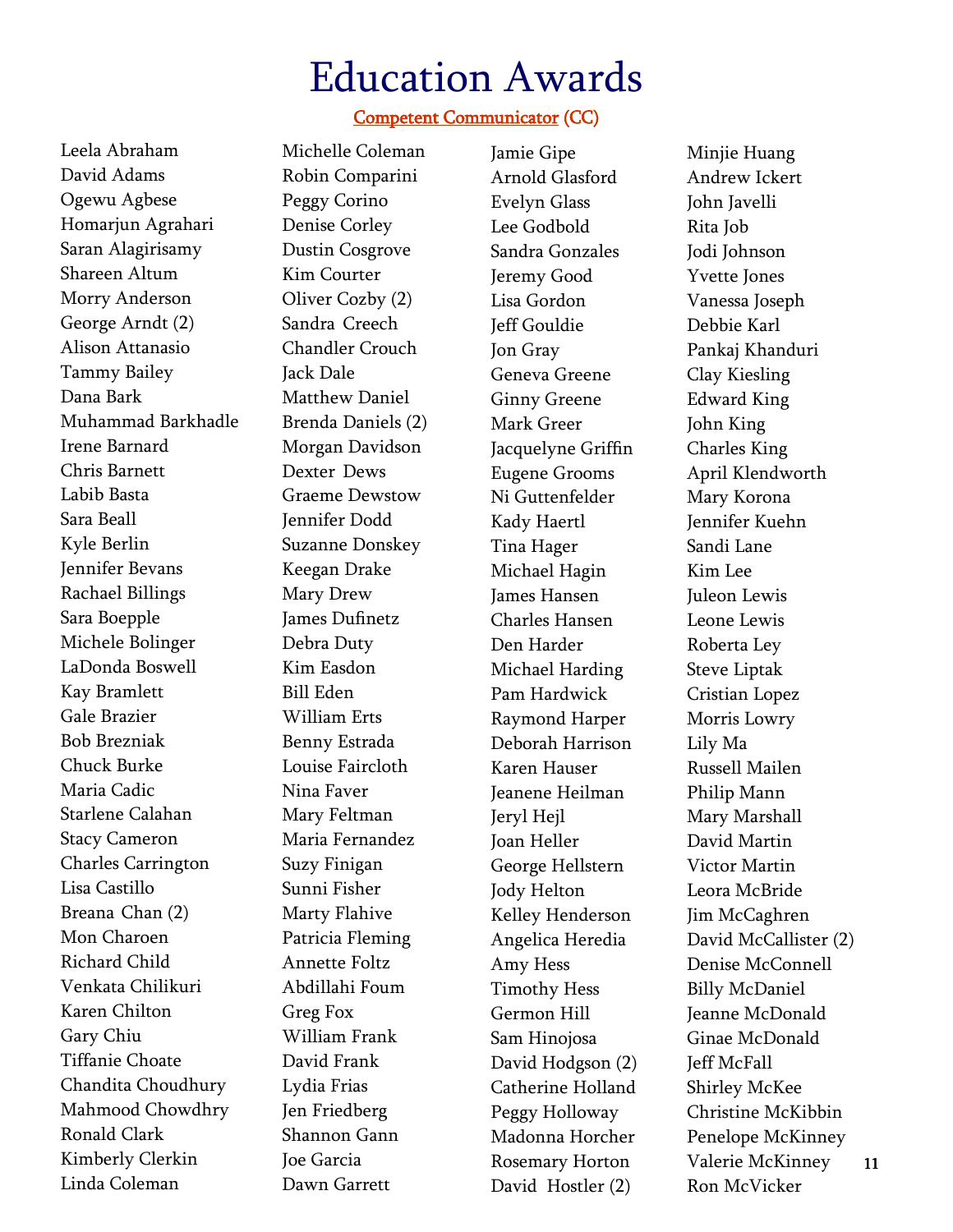### Competent Communicator (CC)

Aaron McWilliams Michael Meier Charles Mencke Daniel Mendez Ricardo Miller Blanca Morales Lorretta Morgan Britt Morgan David Morgan Joe Nave Marah Nelson Rick Newton Don Nguyen Son Nguyen Susanne Nickerson Lori Nigh Mark North Mark Novak Grant Ogata Jean Ogletree Taiwo Olajide Rene Olivier Jon Ostrander Diana Patton Kathleen Payamipour Aldean Pearson Heather Pham Larry Phan Thomas Pierce Ernestina Pinones Faith Pinto Daniel Pinto Diana Pittman (2) Eugenia Pitts Sandra Price Ronnie Prowell Judy Pulice Amy Quiett Marcellus Rainey Bini Rajbhandari

Vincent Ramirez Melissa Rawlins Diana Richard Paul Rielly Roby Robertson Tracee Robertson Michelle Robinson Ida Rodriguez Nathan Rogers Tammy Rogers Earl Rooks Mary Roth (2) Albert Roy Susan Ruth Amelinda Salas Pamela Salvador Sophy Sam Gary Samuelson Valerie Sanchez Ryan Sanden Thomas Saulsberry Pamela Saunier Joyce Schaffer Marty Schlenker Hope Scott Robert Seward Rick Sharon Nengwei Shih Monty Shipp Shana Shurn Karen Skinner Dennis Smith Letha Smith Jason Snow Jaci Solis Ben Sporl Greta Spradling Katie Sterling Carl Stevens Bonne Stroman

Christi Summers Tammy Sutterfield Brian Tabaka Venzula Tate Randy Terrell (2) Katie Thieme Zenobia Thompson Iris Thompson Bob Titiryn Marshal Tolle Thomas Torlincasi Manuel Trevino Lea Udarbe Darrell Vickers Rogers Vigne Launa Virgo Ed Vogel David Von Tress Melodie Wall Anthony Warenskjold Josh Warren Michelyn Washington Adrienne Washington David Watkins Christopher Watkins Claude Watson Larry Weatherholt Robert Weber Lin Weinberg Michael Weingartner Alice Wellen Sherry Williams Joseph Worcester Gregory Wyatt Sonia Wynne Michael Zerger Anita Zvaigzne

( ) Denotes number of awards received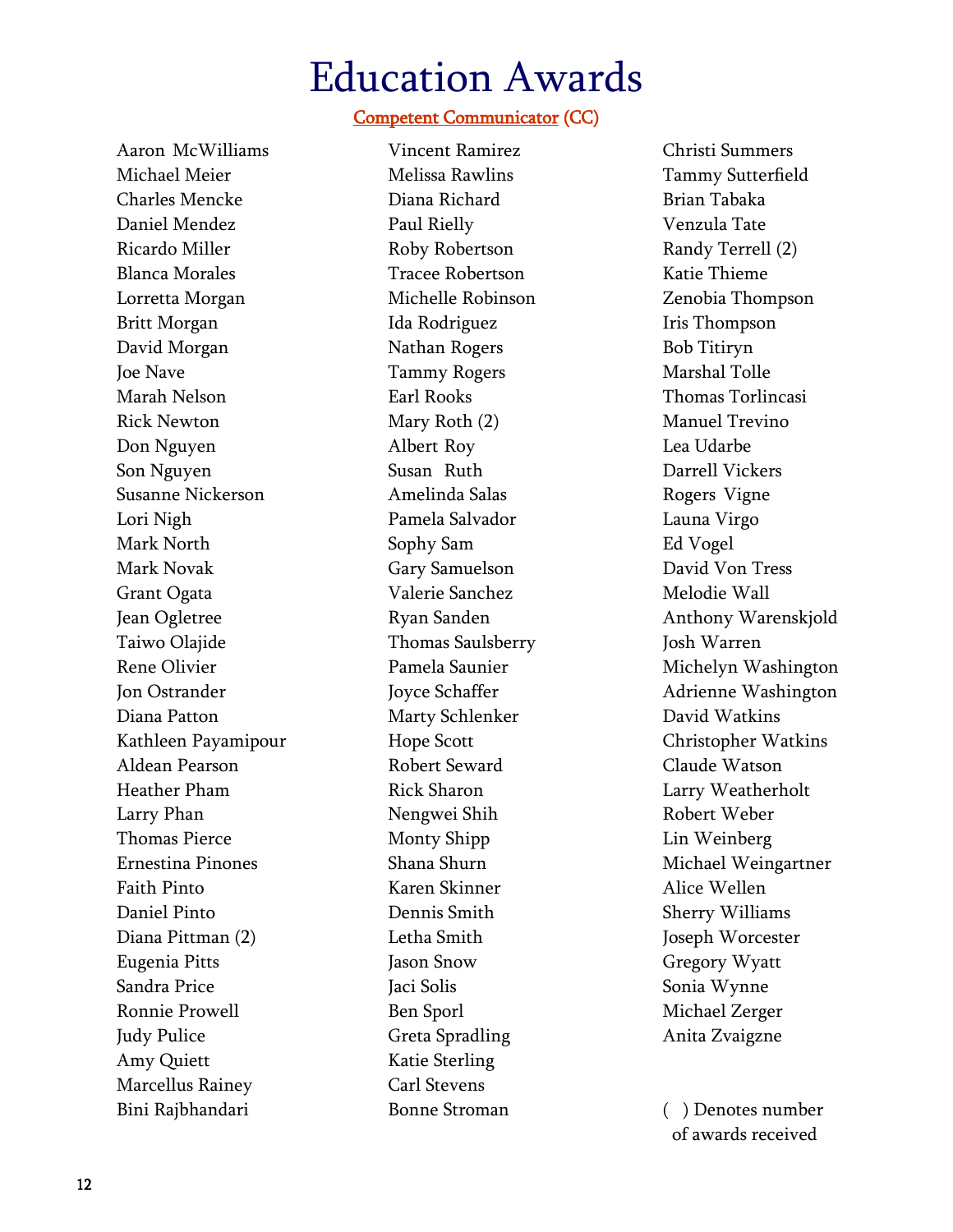### Advanced Communicator

Dean Lampman David Leake Deborah Liptak

Dorothy Mathieson David McCallister Aaron McWilliams Claire Misquez Leigh Moffett Derek Newman Joseph Nguyen Morgan O'Donnell Rachel Opdycke Julio Paredes Anna Parker Derek Parks Diana Patton Jon Perry Scott Perry

Todd Loop David Martin

### Bronze (ACB)

Kris Armstrong Jose Barajas Dana Bark Rebecca Benes Ronald Bland Ruth Bomar Edwin Buckley Starlene Calahan Adrian Castillo Breana Chan Stephen Charters Huagang Chen Ronald Clark Harry Clay Dustin Cosgrove Marcia Courson Kim Courter Oliver Cozby Chandler Crouch Debbie Cunningham Brenda Daniels Suzanne DeStefano Marc Devlin Lyndon Dewitt Mariam Durrani Alan Easterling

### Silver (ACS)

Kenneth Beene John Bergs Keith Boepple Harry Clay Brent Cole Oliver Cozby (2) Kumar Daggubati Pat Foutch Lydia Frias Andrew Gregg Karen Hagar James Hansen Curtis Harold

Theresa Eller Louise Faircloth Gloria Ford Vicki Fox Randel Fry James Gaertner Rafael Garcia Harrolee Gibbons Jacquelyne Griffin Conrad Guerra Jeffrey Harwell Pat Hasty Jarrette Hawkins Tracy Herbert Germon Hill (2) Cynthia Hinckley David Hodgson Priscilla Hollis David Hostler Gloria Irving Verna Jacobs Jim Jameson Cindy Jones Bonnie Jordan Amanda Keys William Kocher Tim Kormos

Jeffrey Harwell Bret Hauser Germon Hill (2) Christine Hudson Verna Jacobs Yong Jiang Stephen Keith Faron Kincheloe D. Kirkland Shawn Kornegay Larry Lambert Charlotte Lenox Victor Martin Laura Mason

Leah Phillips Charles Phipps Gregory Pick Diana Pittman Beverly Prentice Heather Ramirez Tisha Randle Jerry McAdams David McCallister Scott McDowell Bart McLeroy Lanell Mikeska William Milligan Marylee Mims James Monahan Susanne Nickerson Valarie Pace Diana Pittman Patricia Quick Kimberly Riggins David Roberts

Jamey Rider Troy Riemer Amelinda Salas Rhealyn Samuelson Michael Santy Thomas Saulsberry Wayne Sekerke Rick Sharon James Shaw Hyunshun Shin Lori Shocron Mary Sokol Constantine Sparto Carl Stevens Robert Stoick Elaine Stoker Bonne Stroman Randy Terrell David Toombs Thomas Torlincasi Jesse Torres Randy Vandervaate Gary Lee Webb Louisa Whitehead John Wozniewski Donna Zimmerman

Thomas Saulsberry Raun Shephard John Smith Carl Stevens Russ Stukel Maurice Taitt Anna Thomas Robert Vann Patricia Viveros Gary Lee Webb Kimberly Yaxtheimer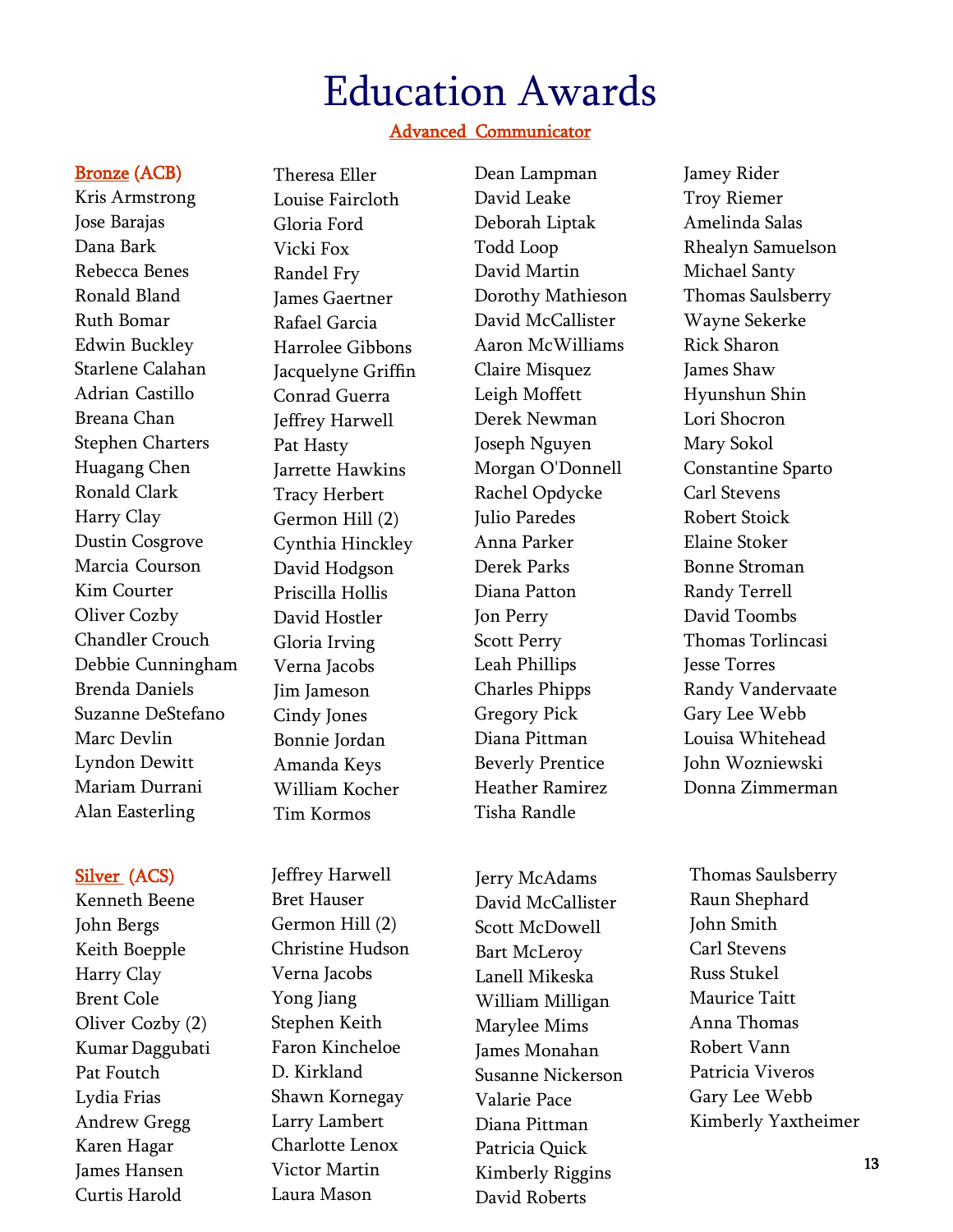### Advanced Communicator

### Gold (ACG)

George Arndt William Bell Anthony Bieniosek Patrick Clancy Oliver Cozby

Jacalyn Deaner Abiodun Fanimokun James Hansen Jeffrey Harwell Germon Hill (2) David Hostler

- Christine Hudson Anna Jaworski D. Kirkland Michael Meier James Monahan Diana Pittman Patricia Quick
- Gary Samuelson Robert Sparks Bonne Stroman Maurice Taitt Larry Vance Mary Walker

### Competent Leader (CL)

Tiffany Aller Michael Amos Dana Bark Ed Beekman John Bergs Mittie Blackburn Sara Boepple Ruth Bomar LaDonda Boswell Kay Bramlett Gregory Brannon Bob Brezniak Chris Brosovic Breana Chan Mark Cheeks Ronald Clark Kimberly Clerkin Kim Courter Oliver Cozby (2) Denni Cravins Dena Crecy Sandra Creech Jim Cross Kumar Daggubati Matthew Daniel Brenda Daniels Michael Deaner Jerry Drennan James Dufinetz Dawna Erion Louise Faircloth Nina Faver Mary Feltman (2)

Sunni Fisher Patricia Fleming Annette Foltz Ora Foster Vicki Fox Greg Fox Jen Friedberg James Gaertner Louisa Garcia Catherine Gilstrap Jamie Gipe Matthew Gohlke Frank Griffin Jacquelyne Griffin Ann Guthrie James Hansen Curtis Harold Melissa Hart Rebecca Harvey Bret Hauser Gregg Heinzman Angelica Heredia Lynelle Hicks Donna Hooker Jacqulyn Hudgins Gloria Irving Verna Jacobs Anna Jaworski Kenneth Johnson Cheryl Kensing William Kincaid Faron Kincheloe Michael Kinser Dean Lampman Keisha Leatherman Kim Lee Juleon Lewis Mark Lien Steve Liptak Deborah Liptak Saby Mandhata Sandra Manning David Martin David McCallister (2) Kelvin McCampbell Shirley McKee Penelope McKinney Bart McLeroy Ron McVicker Robinson Michelle Henry Misquez Shelly Moore Britt Morgan Jill Morrison Chuck Munoz Derek Newman Christopher Nichols Susanne Nickerson (2) Taiwo Olajide Julie O'Neal Laila Oommen Charna Pettaway Leah Phillips Thomas Pierce Ernestina Pinones Faith Pinto Diana Pittman Melissa Plowman Patricia Quick Mark Rachels

Michael Raich Allan Reese Jamey Rider Barbara Rollins T. Rose Ann Rousseau Pamela Salvador Gary Samuelson Ellen Satlof Hester Schwarzer Wayne Sekerke Jennifer Self Laurie Sellers Lori Shocron Letha Smith Jaci Solis Carl Stevens Michael Stewart Elaine Stoker Nancy Swope Randy Terrell Steven Thorn L. Tidwell David Toombs Lea Udarbe Rick Valentine Darrell Vickers Betty Viguet Patricia Viveros Mary Walker (2) Larry Weatherholt Jean Whittaker Jeffrey Young David Zapata Donna Zimmerman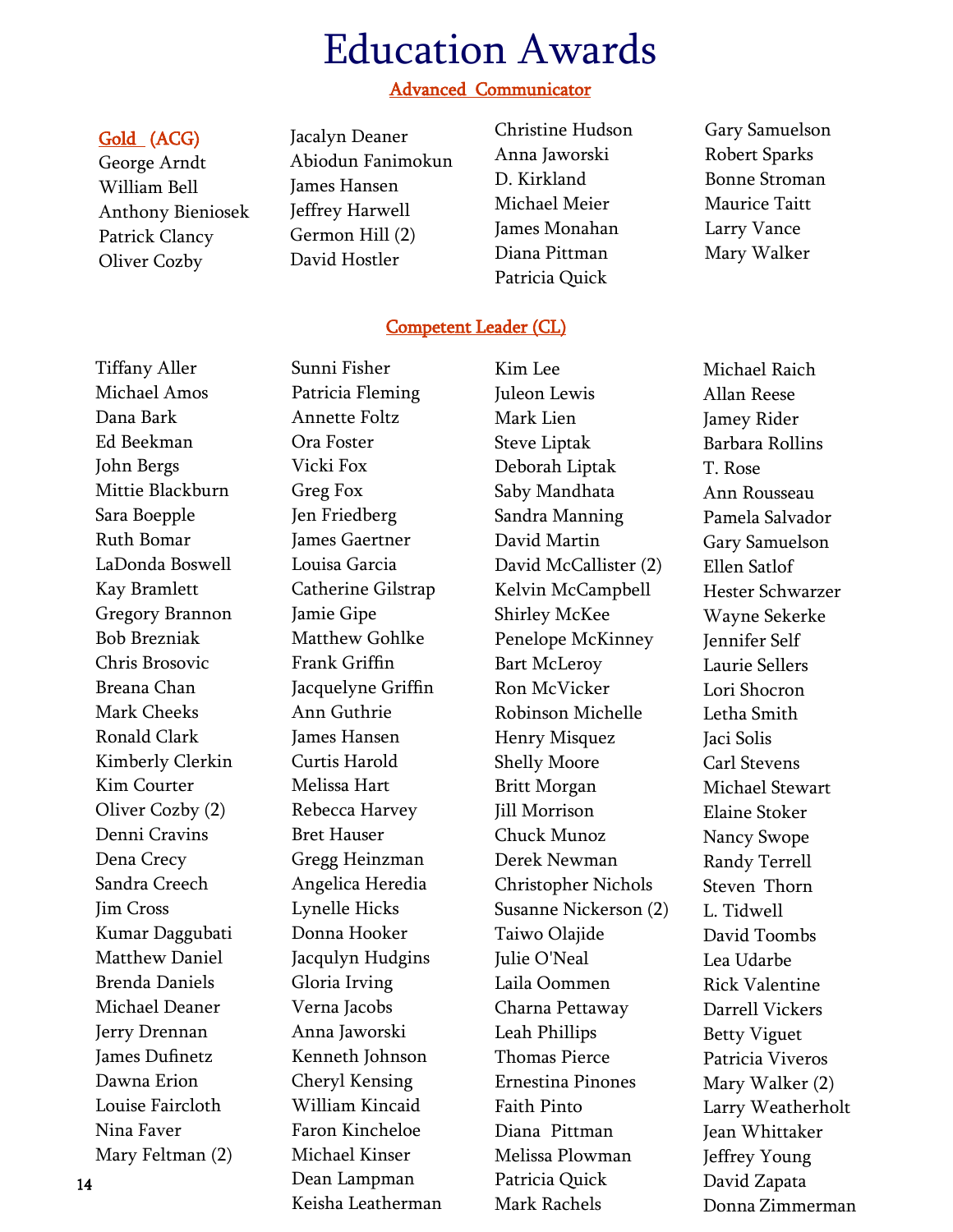### Advanced Leader Bronze (ALB)

Homarjun Agrahari Dana Bark Ed Beekman Kenneth Beene John Bergs Sara Boepple Ruth Bomar Ronald Buch Bart Cannon Bradley Carter Breana Chan Stephen Charters Marcia Courson Kim Courter Oliver Cozby (9) Denni Cravins

Dena Crecy Sunni Fisher Ora Foster Vicki Fox Matthew Gohlke Jacquelyne Griffin James Hansen Curtis Harold (2) Yahdiah Hawkins David Himmelstein Cynthia Hinckley Peggy Holloway Jacqulyn Hudgins Gloria Irving Verna Jacobs Cindy Jones

William Kincaid Faron Kincheloe Dean Lampman Deborah Liptak Tim Manson Laura Mason David McCallister (3) Britt Morgan Jill Morrison Christopher Nichols Susanne Nickerson Rachel Opdycke Valarie Pace Diana Patton Judy Perez Gregory Pick

Diana Pittman Jamey Rider T. Rose Ann Rousseau Rhealyn Samuelson Gary Samuelson Sandip Sen Mary Sokol Randy Terrell Diana Traicoff Larry Vance Rahila Vayani Gary Webb John Wozniewski Jeffrey Young

### Advanced Leader Silver (ALS)

Ananta Annavajhula George Arndt William Bell Jody Berwick Anthony Bieniosek Ronald Clark

Oliver Cozby Ronald Fory Vicki Fox David Hostler Christine Hudson Yong Jiang

William Kincaid John King D. Kirkland T. Rose Scott Sheaffer Luiz Silva

Bonne Stroman Maurice Taitt Barbara Woodruff

## Distinguished Toastmaster Award

The Distinguished Toastmaster Award is the highest recognition bestowed by Toastmasters International. The award reflects outstanding communication and leadership skills

Ananta Annavajhula George Arndt William Bell Anthony Bieniosek Ronald Clark Oliver Cozby Ronald Fory

Germon Hill David Hostler Christine Hudson William Kincaid John King D. Kirkland Michael Meier

T. Rose Scott Sheaffer Robert Sparks Bonne Stroman Maurice Taitt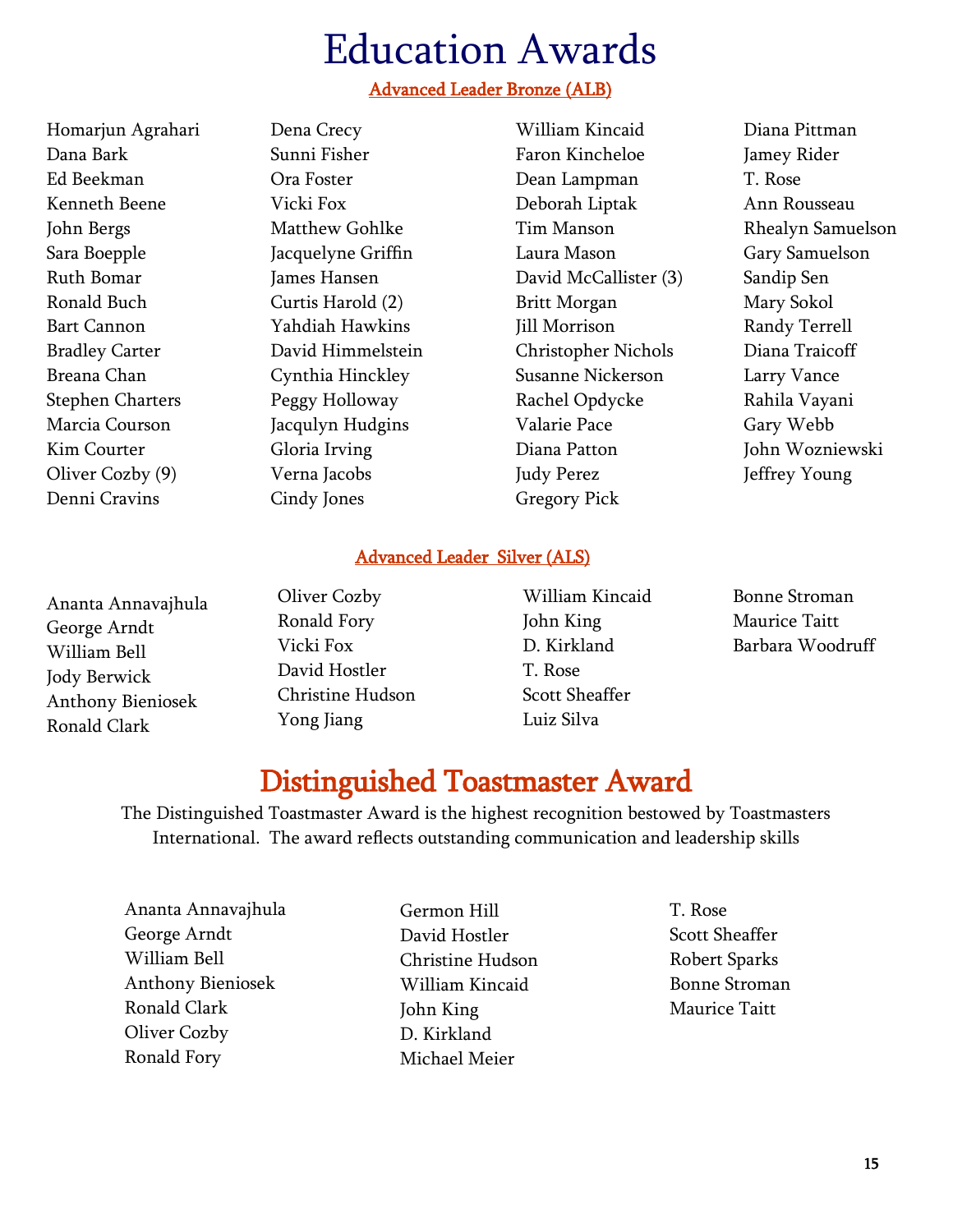## Club Awards

### Super 7 Award

Clubs that have all seven officers attend district sponsored training during each period are awarded with the Super 7 award ribbon for each period.

### Fall 2009

Afterburners Airport Toastmasters ATG Toastmasters Baylor Orators BNSF Expressed Clearly Speaking Connection Communicators Conservative Denton Denton Regional Eagle 1 FAA Fighter Enterprise Fort Worth Project Mgmt Grand Prairie HOT Bridge Gappers Irving

Lakeside Las Colinas Mustangs Little Elm LM Aerospeakers **McMasters** Medtronic Toasters Nissan North Texas Plane Talk Plus Two Quicksilver Express Savvy Sayers Siemens Siemens DFW Six Twenty Nine SkyMasters

Southlake Evening Speak Easys Speak with Success Speaking with Class "T" Toasters Texas Stars Texas Wesleyan Spellbinders Tip Top Toastmasters Toast Captains Toast of Texas Toasting for Excellence Top of Texas Waco Wordsmiths Weatherford Wichita Falls WINS Texas Toast

### Winter 2009-2010

**AAFES** Afterburners Airport Toastmasters A-Team ATG Toastmasters Baylor Orators Burnt Toast C3 - Toastmasters Conservative Toastmasters Denton Denton Regional Expressionaires FAA Fighter Enterprise Flying Toasters FNI West End Speakeasy Fort Worth Project Management

Grand Prairie Heart of Texas Bridge Gappers Irving Keller Communicators Lakeside LM Aerospeakers **McMasters** Motorola Plus Two Toastmasters Pro A.M. Toastmasters Quicksilver Express Savvy Sayers Siemens Siemens DFW **SkyMasters** Southlake Speak Easys

Speakers Exchange Speaking with Class Star-Telegram "T" Toasters Texas Wesleyan Spellbinders Tip Top Toastmasters Toast Captains Toast of Texas Toasting for Excellence Top of Texas Toastmasters TRCA Toastmasters Waco Early Birds Waco Wordsmiths Weatherford WINS Texas Toast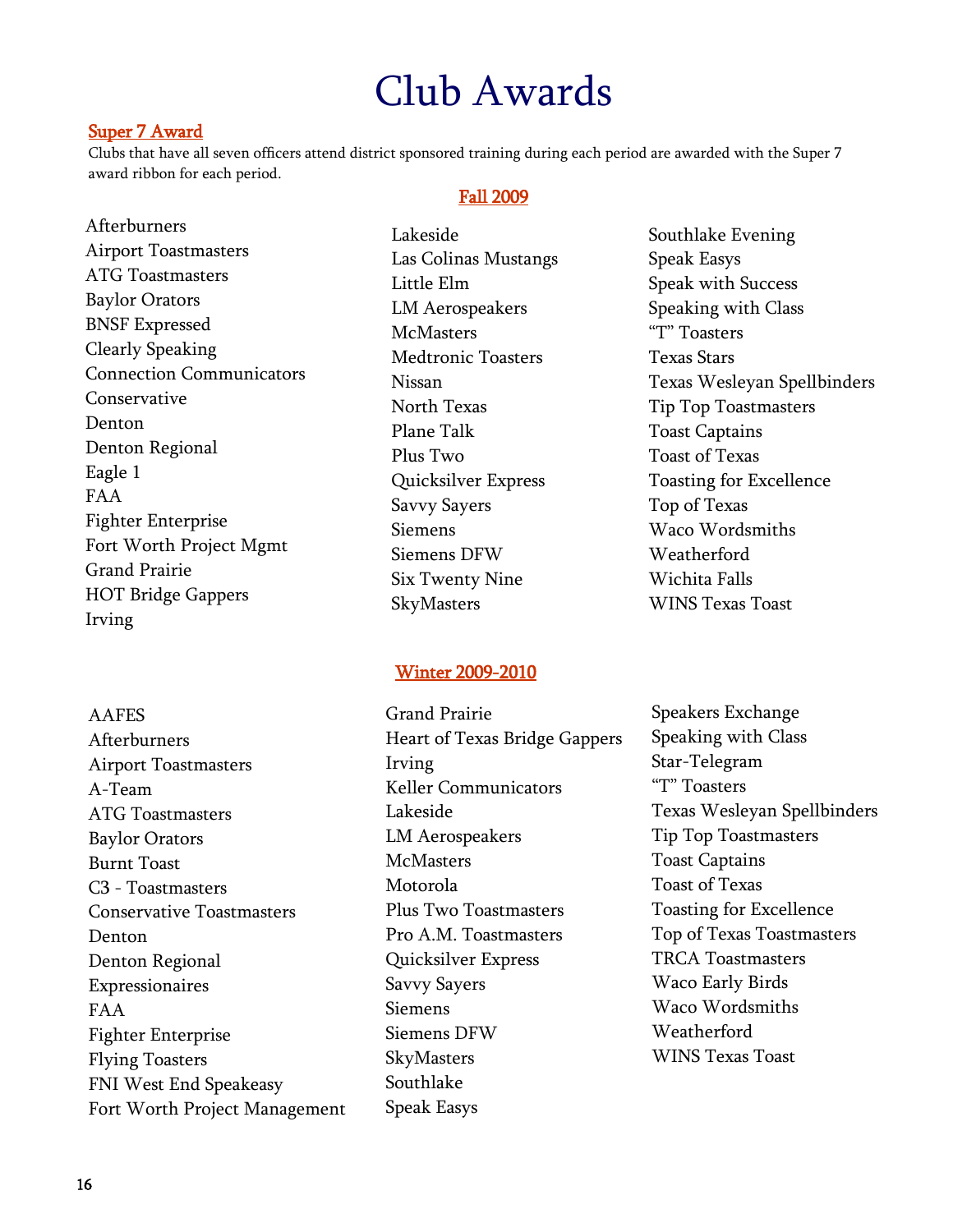## Club Awards

Clubs can achieve the Pacesetter award by exceeding each of their four primary distinguished club program goals by one. Clubs may receive up to four Pacesetter awards.

### Pacesetter Excellence in Education 5+ Competent Communicator Awards

Cowtown Toastmasters Southlake Toast Captains Denton Toastmasters Successful Speakers Weatherford

## Afterburners Cuicksilver Express Tip Top Toastmasters

### Pacesetter Excellence in Education 3+ Advanced Communicator Awards

AllianceTexas Toastmasters Keller Communicators Shining Stars Baylor Orators **Lakeside** Siemens Arlington Big T Toastmasters Las Colinas Communicators Six Twenty Nine Cowtown Toastmasters Lonestar Toastmasters Southlake Evening Denton Toastmasters Plus-Two Plus-Two Southlake Reach for Success

### Pacesetter Excellence in Leadership 3+ Leadership Awards

AAFCU Flying Toasters Fly to Excellence Siemens Arlington AAFES Toastmasters Fossil Creek Toastmasters Siemens DFW Abilene Toastmasters Grand Prairie Toastmasters Southlake Afterburners Heart of Texas Bridge Gappers Southlake Evening Airport Toastmasters **ICE Breakers** Southlake Reach for Success AllianceTexas Toastmasters InnerVoice Toastmasters Speakers Exchange A-Team Toastmasters Keller Communicators Speaking With Class ATG Toastmasters **Lake Vista Toastmasters** Star-Telegram Bell Helicopter Lakeside Successful Speakers Bell XworX Toastmasters Las Colinas Communicators Texas Toasters Big T Toastmasters **Exas Wesleyan Spellbinders** Lonestar Toastmasters Texas Wesleyan Spellbinders BNSF Expressed **Expressed** Longhorn Toastmasters Toast Captains Centex Clearly Speaking Medtronic Toasters Toast the Blues Connection Communicators MidCities Achievers Toasting for Excellence Conservative Toastmasters Motorola Top Notch Toastmasters Cowtown Toastmasters Northwest Tarrant Top of Texas Toastmasters Denton Toastmasters Plane Talk Verbal Eyes DFWAE Toastmasters Plus-Two Waco - Early Birds Eagle 1 **Power Communicators** Waco Wordsmiths Expressionaires Public Health Speakers Weatherford FAA Toastmasters Ryan Plaza Wichita Falls

Energizers Toastmasters **Express** Quicksilver Express Texas Wesleyan Spellbinders

Daybreakers Oak Cliff Communicators Unique Toastmasters At Vista Ridge 17

# Afterburners Ryan Plaza

Keller Communicators

Irving Toastmasters Weatherford

Fish Pond Shining Stars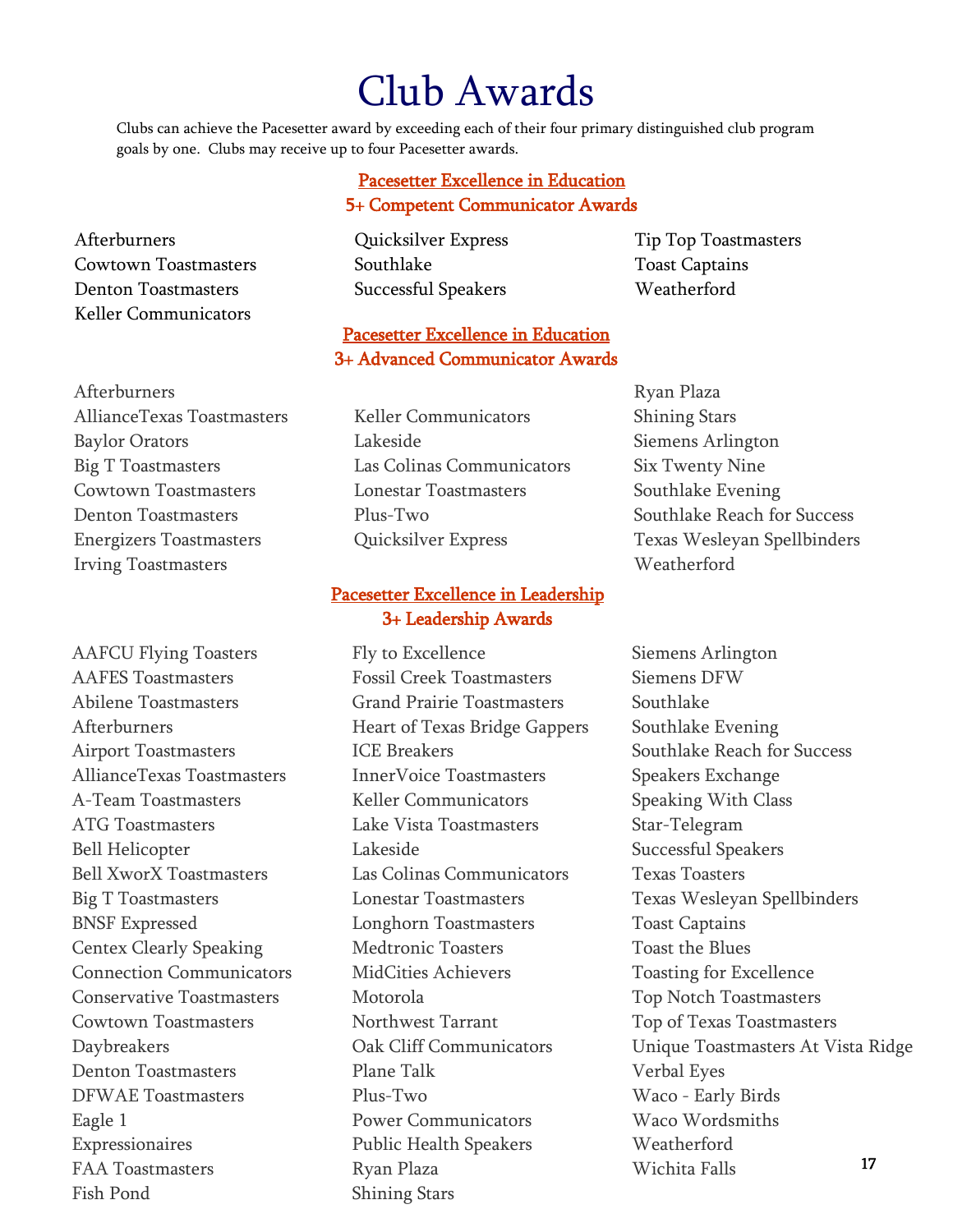## Club Awards

Clubs can achieve the Pacesetter award by exceeding each of their four primary distinguished club program goals by one. Clubs may receive up to four Pacesetter awards.

### Pacesetter Excellence in Marketing 9+ New Members

AAFCU Flying Toasters Nissan Toastmasters AAFES Toastmasters North TX Abilene Toastmasters Oration Plus Toastmasters Aegonizers Phi Rappa Yappa Afterburners Plus-Two Airport Toastmasters Pro A.M. Toastmasters Arlington Nooners Reveille A-Team Toastmasters Ryan Plaza Baylor Orators Sabre Classic Big T Toastmasters Siemens Arlington BNSF Expressed Siemens DFW Burleson Toastmasters Six Twenty Nine Clearly Speaking Southlake Connection Communicators Southlake Evening Cowtown Toastmasterss Speak With Success Denton Toastmasters Speaking With Class Eye Can Toastmasters Star-Telegram Fighter Enterprise Successful Speakers Flagship Speakers TCU Toastmasters Fossil Creek Toastmasters Texas Toasters Grand Prairie Thumbs Up Toastmasters HEB Toastmasters Tip Top Toastmasters ICE Breakers Toast of Texas Irving Toastmasters Top Notch Toastmasters Keller Communicators Top of Texas Toastmasters Lake Vista Toastmasters T-Toasters Las Colinas Communicators Waco - Early Birds LM AeroSpeakers Waco Wordsmiths Lonestar Toastmasters Weatherford Longhorn Toastmasters WINS Texas Toast Manna Toastmasters The Money Street Yappers MidCities Achievers

Conservative Toastmasters Southlake Reach for Success Golden Triangle Texas Wesleyan Spellbinders Lakeside Unique Toastmasters At Vista Ridge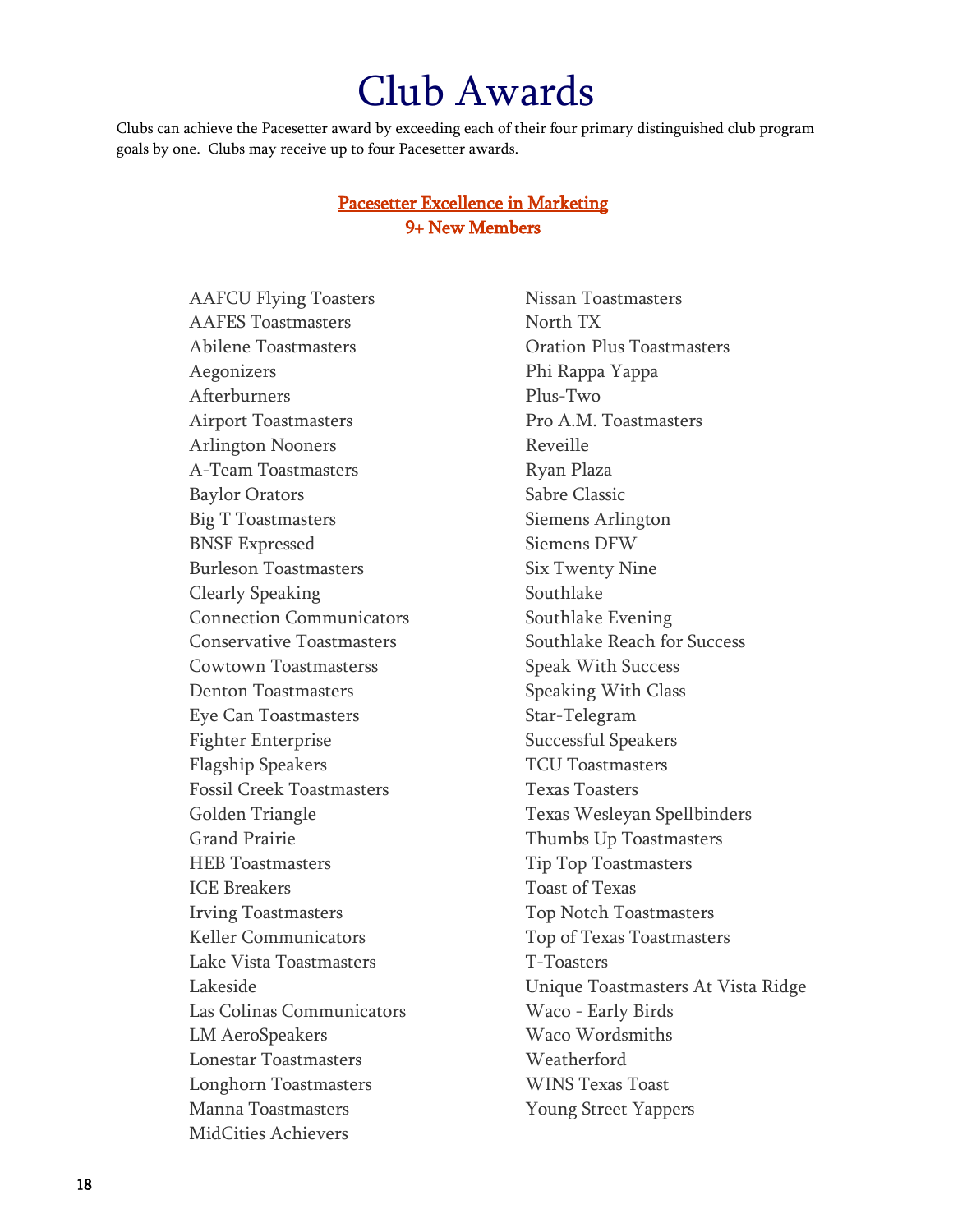### D25 Elite Members

Each member of District 25 club is challenged to complete a minimum number of requirements in membership, education, and service each calendar year. Once complete, candidates are awarded the exclusive D25 Elite Member Award.

| Michael Kinser       |
|----------------------|
| Dean Lampman         |
| David Martin         |
| David McCallister    |
| <b>Shirley McKee</b> |
| Susanne Nickerson    |
| Diana Patton         |
| Pat Quick            |
| Gary Samuelson       |
| <b>Carl Stevens</b>  |
| Bonne Stroman        |
| Maurice Taitt        |
| Jesse Torres         |
| Mary Walker          |
| Gary Lee Webb        |
|                      |

### Golden Gavel Clubs

Clubs with well-run, lively, and educational meetings that meet the needs of their members earn the Golden Gavel Award. This award is recognized with a patch which can be sewn on the club banner, and is awarded once every six month term to a club.

| <b>AAFES</b> Toastmasters        | Nissan Toastmasters                |
|----------------------------------|------------------------------------|
| Afterburners                     | Phi Rappa Yappa                    |
| <b>Airport Toastmasters</b>      | Sabre Classic                      |
| A-Team Toastmasters              | Southlake                          |
| <b>BNSF</b> Toastmasters         | Successful Speakers                |
| <b>Baylor Orators</b>            | <b>Technology Toasters</b>         |
| <b>Conservative Toastmasters</b> | <b>Toast Captains</b>              |
| <b>Cowtown Toastmasters</b>      | <b>Toast of Texas</b>              |
| <b>Denton Toastmasters</b>       | Top of Texas                       |
| <b>Fossil Creek</b>              | Unique Toastmasters at Vista Ridge |
| <b>Irving Toastmasters</b>       | <b>United Communicators</b>        |
| <b>Keller Communicators</b>      | Wichita Falls                      |
| Lakeside Toastmasters            | WINS Texas Toast                   |
| Manna Toastmasters               |                                    |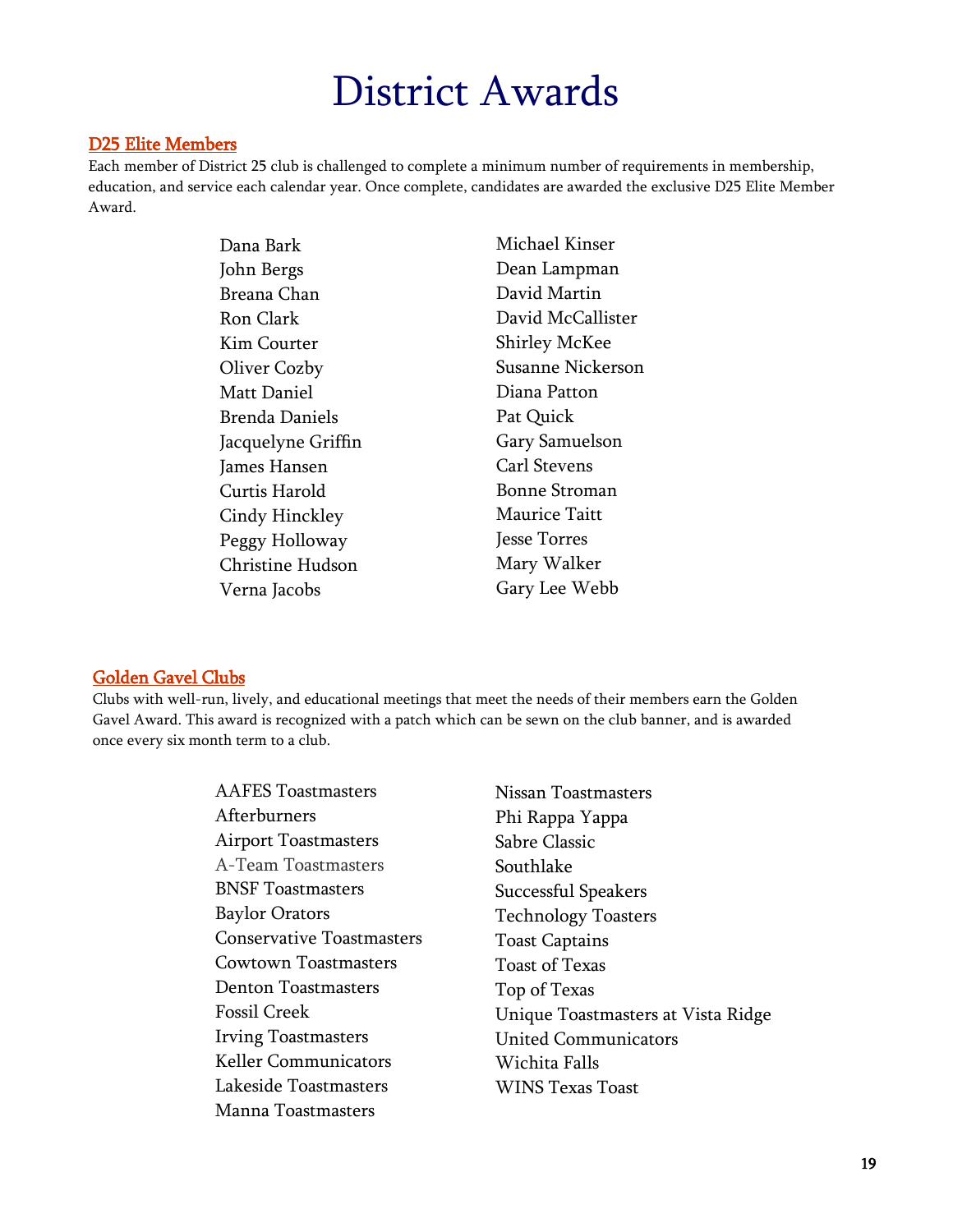### District Governors 20+ Clubs

Clubs ending their year at charter strength (20 or more members) receive the special District Governors 20+ award.

AAFCU Flying Toasters AAFES Toastmasters Abilene Toastmasters Aegonizers Afterburners Airport Toastmasters Arlington Nooners A-Team Toastmasters ATG Toastmasters Baylor Orators Bell Helicopter Big T Toastmasters BNSF Expressed BNSF Toastmasters Burleson Toastmasters Burnt Toast C3 - Corning Communicator's Chase A-Team Clearly Speaking Cleburne Toastmasters Connection Communicators Conservative Toastmasters Cowtown Toastmasters Denton Regional Denton Toastmasters Do-Gooder Hill Toastmasters Energizers Toastmasters Excellence in the Speaking Arts Expressionaires FAA Toastmasters

Fighter Enterprise Fish Pond Flagship Speakers Flower Mound Toastmasters FNI West End Speakeasy Ft. Worth Project Management Fossil Creek Grand Prairie ICE Breakers InnerVoice Irving Toastmasters IT EGOS Keller Communicators Lake Vista Toastmasters Lakeside Las Colinas Communicators Las Colinas Towers LM AeroSpeakers Longhorn Toastmasters **McMasters** Nissan Toastmasters North TX Northwest Tarrant Plus-Two Pro A.M. Toastmasters Public Health Speakers Quicksilver Express Reveille Royal Toasters Ryan Plaza

Sabre Classic Savvy Sayers Shining Stars Siemens DFW Toastmasters Southlake Southlake Evening Southlake Reach for Success Speak Easys Speak With Success Successful Speakers TCU Toastmasters Technology Toasters Texas Stars Thumbs Up Toastmasters Toast Captains Toast of Fort Worth Toast of Texas Toasting for Excellence Top Notch Toastmasters Top of Texas Toastmasters T-Toasters Unique Toastmasters At Vista Ridge United Communicators Waco Wordsmiths Weatherford Wichita Falls WINS Texas Toast Young Street Yappers

### Phoenix Award

Any club beginning the year with 13 members or less that build the membership to charter strength (20 members) or greater receive the District 25 Phoenix Award. Clubs receive a special patch in which they can attach proudly to their club banner.

| Club Name       | Base | Year End |
|-----------------|------|----------|
| Ryan Plaza      | 11   | 20       |
| Top of Texas    | 11   | 20       |
| LM AeroSpeakers | 13   | 20       |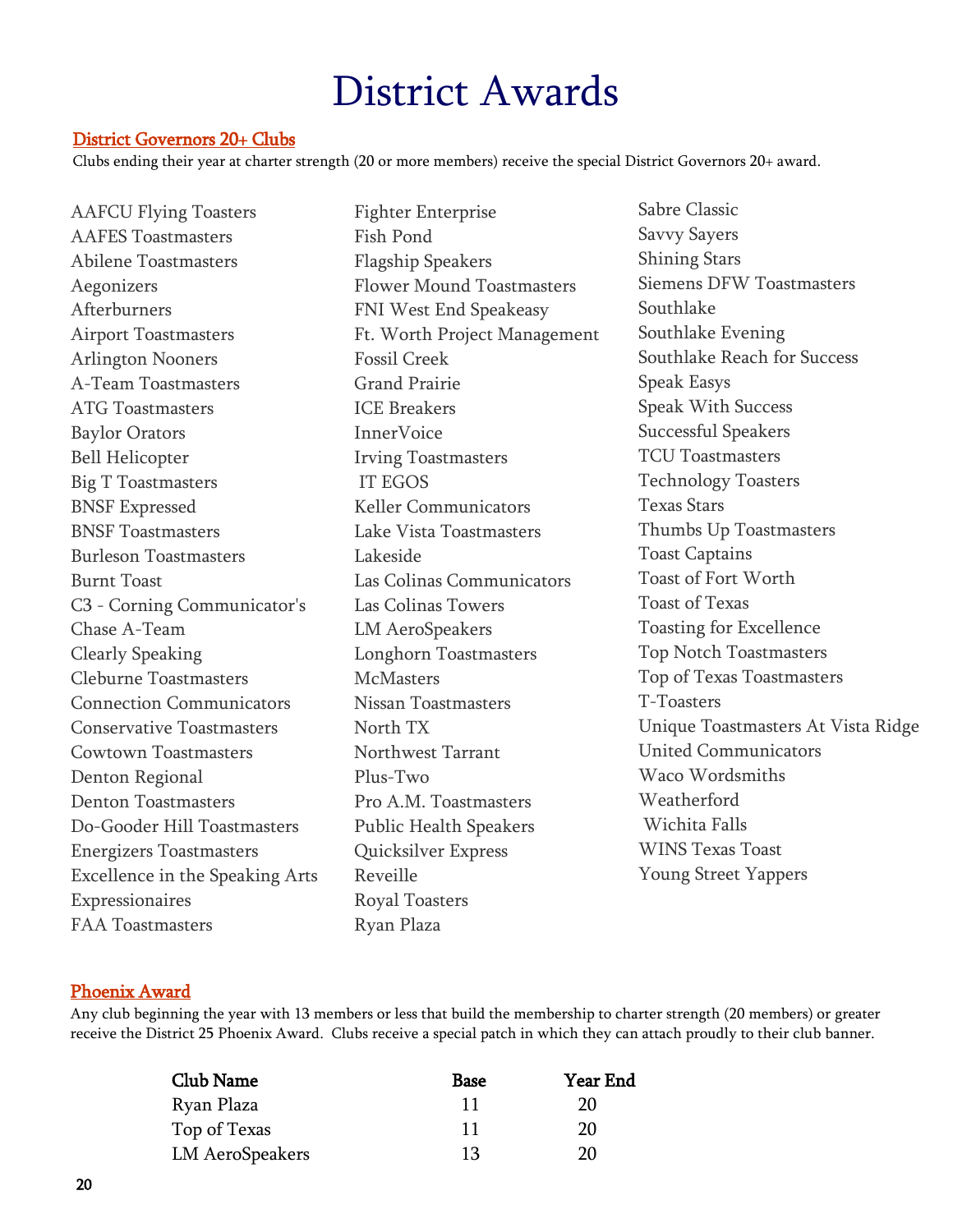### District Outstanding Club Officers

### January 1, 2009 - June 30, 2009 Term

David Leake Club President - Speak with Success

Jennifer Korba VP Education - Speak with Success

Suzie Donskey VP Membership - Keller Communicators

Nina Faver VP Public Relations - Speak with Success

Helen Schenk Secretary - North Texas Toastmasters

Sandra Price Treasurer - Top of Texas Toastmasters

Cheryl Kensing Sergeant at Arms - Speak with Success

### July 1, 2009 - December 31, 2009 Term

Jennifer Korba Club President - Speak with Success

> Teri Carpenter VP Education - Inner Voice

Larry Phan VP Membership - Successful Speakers

Natasha Coronado VP Public Relations - Speak with Success

> Iris Thompson Secretary - Successful Speakers

> David Leonard Treasurer - Speak with Success

Matt Daniel Sergeant at Arms - Southlake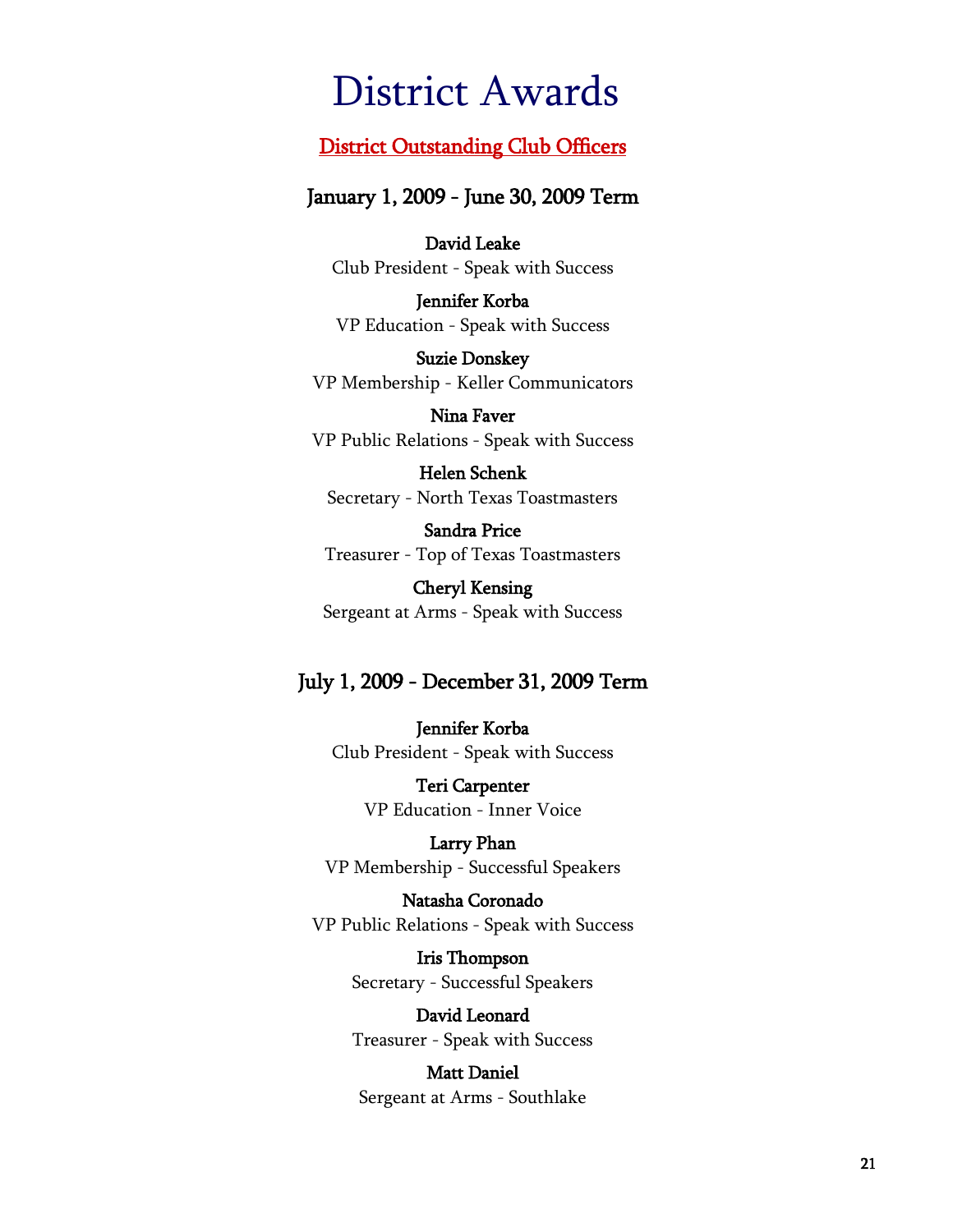## Distinguished Clubs

### Distinguished Clubs 2009-2010

- Aegonizers ATG Toastmasters Conservative Toastmasters Daybreakers DFWAE Toastmasters Energizers Toastmasters Excellence in the Speaking Arts Expressionaires FNI West End Speakeasy Fort Worth Project Management
- HEB Toastmasters ICE Breakers Lake Vista Lonestar Manna Toastmasters Medtronic Toasters Northwest Tarrant Oration Plus Phi Rappa Yappa Power Communicators Reveille
- Speaking With Class Technically Speaking Technology Toasters Toast of Texas Toasting for Excellence T-Toasters Unique Toastmasters At Vista Ridge United Communicators Wichita Falls WINS Texas Toast Young Street Yappers

### Select Distinguished Clubs 2009-2010

AAFCU Flying Toasters AllianceTexas Toastmasters BNSF Expressed Burleson Toastmasters Connection Communicators FAA Toastmasters Fighter Enterprise Fish Pond Flagship Speakers

Heart of Texas Bridge Gappers InnerVoice Toastmasters Longhorn Toastmasters Sabre Classic Star-Telegram

### President's Distinguished Clubs 2009-2010

AAFES Toastmasters Abilene Toastmasters Afterburners Airport Toastmasters Arlington Nooners A-Team Toastmasters Baylor Orators Bell Helicopter Big T Toastmasters BNSF Toastmasters Clearly Speaking Cleburne Cowtown Toastmasters Denton Toastmasters Fossil Creek Grand Prairie

Keller Communicators Lakeside Las Colinas Communicators LM AeroSpeakers MidCities Achievers Nissan Toastmasters North TX Plus-Two Pro A.M. Toastmasters Public Health Speakers Quicksilver Express Ryan Plaza Savvy Sayers Shining Stars Siemens Arlington Siemens DFW Six Twenty Nine

Southlake Southlake Evening Southlake Reach for Success Speak With Success Speakers Exchange Successful Speakers TCU Toastmasters Texas Stars Texas Wesleyan Spellbinders Thumbs Up Tip Top Toastmasters Toast Captains Top Notch Toastmasters Top of Texas Waco - Early Birds Waco Wordsmiths Weatherford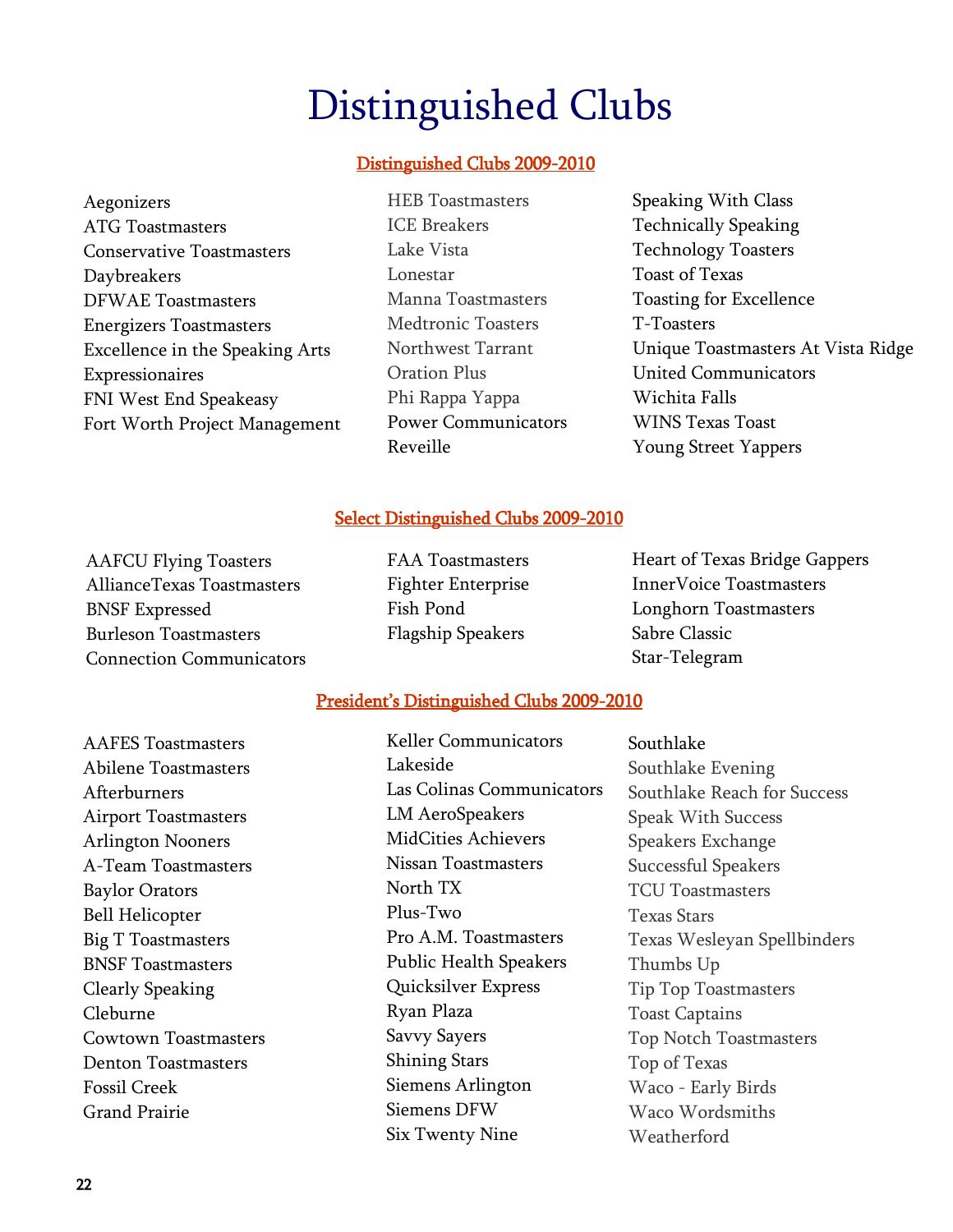### Kaizen Award

District 25 recognizes clubs that have been at least Distinguished for 3 years in a row. This is a major accomplishment for a club, and District 25 is proud to be able to recognize these clubs for their efforts both over the past year and in years prior. Clubs that are Presidents Distinguished 3 years in a row or longer receive the prestigious District Governors Quality Award, which is the highest award a club can receive from the District.

| Club Name                         | Years | Club Name                | Years |
|-----------------------------------|-------|--------------------------|-------|
| A-Team                            | 3     | <b>InnerVoice</b>        | 8     |
| <b>BNSF Expressed</b>             | 4     | North Texas Toastmasters | 3     |
| Cleburne                          | 4     | Quicksilver Express      | 6     |
| <b>Connection Communicators</b>   | 3     | Sabre Classic            |       |
| Energizers                        | 5     | Savvy Sayers             | З     |
| <b>FAA Toastmasters</b>           |       | Speak with Success       |       |
| <b>Fighter Enterprise</b>         | 4     | Thumbs Up                | 3     |
| <b>Flagship Speakers</b>          | 9     | Unique At Vista Ridge    |       |
| <b>Grand Prairie Toastmasters</b> | 5     | Wichita Falls            |       |

### District 25 Governors Quality Award

The District 25 Governors Quality Award recognizes clubs that are Presidents Distinguished over a continuous 3-year period. This is the highest award a club can receive from the District. The clubs that are able to achieve and maintain this level of excellence prove year after year their commitment to their members and to the organization by signing up new members and getting them through the educational program. District 25 is proud to have these consistently high-achieving clubs in its District.

| Club No. and Name           | Years |
|-----------------------------|-------|
| Afterburners                | 8     |
| Airport                     | 6     |
| <b>Arlington Nooners</b>    | 10    |
| <b>Baylor Orators</b>       | 7     |
| Big T                       | 6     |
| <b>BNSF</b>                 | 9     |
| <b>Cowtown Toastmasters</b> | 5     |
| <b>Denton Toastmasters</b>  | 9     |
| <b>Irving Toastmasters</b>  | 3     |
| <b>Keller Communicators</b> | 4     |
| Lakeside                    | 4     |
| Las Colinas Communicators   | 9     |
| Plus-Two                    | 9     |
| Pro A.M. Toastmasters       | 10    |
| <b>Shining Stars</b>        | 9     |
| Southlake                   | 3     |
| Southlake Evening           | 3     |
| <b>TCU Toastmasters</b>     | 4     |
| Weatherford                 | 3     |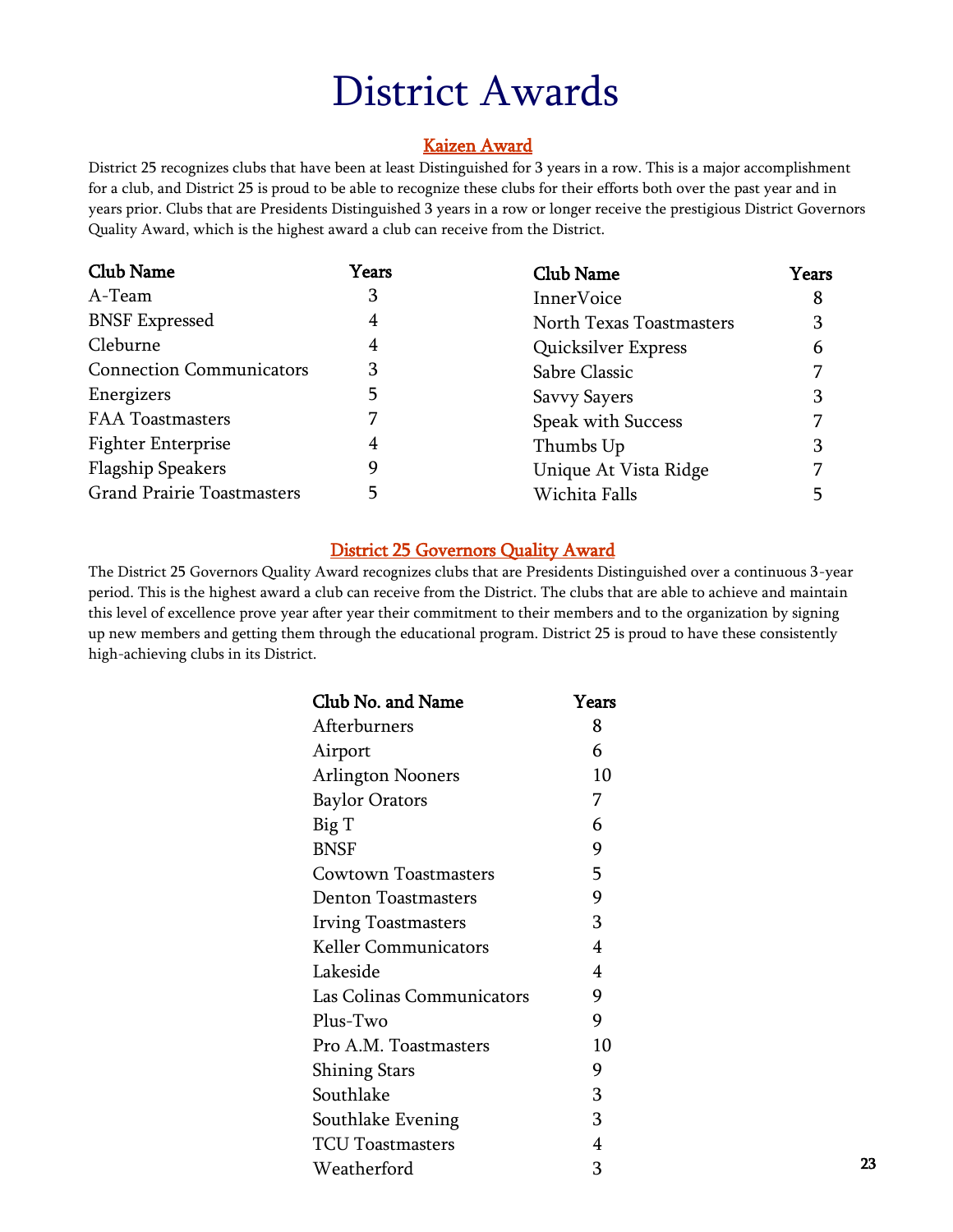## Distinguished Areas and Divisions

### Distinguished Areas 2009-2010

- Area 13 Barbara Rollins Area 14 - Lori Torres Area 22 - Glenn Laidlaw Area 24 - Ed Beekman Area 34 - Kumar Daggubati Area 41 - Frank Jaworski Area 42 - James Hanson Area 51 - Barbara Harrison Area 61 - Greg Fox
- Area 63 Payton Fletcher
- Area 64 Earl Hill

### Select Distinguished Areas 2009-2010

Area 26 - Charles Carrington Area 35 - Diana Traicoff

### President's Distinguished Areas 2009-2010

- Area 11 Rachel Opdycke
- Area 12 Cindy Hinckley
- Area 15 David Roberts
- Area 21 Eugene Hollis
- Area 23 Curtis Harold
- Area 25 Satish Sundermoothy
- Area 31 Verna Jacobs
- Area 32 Kim Courter
- Area 33 Greg Wyatt
- Area 43 Gary Lee Webb
- Area 44 Bart Cannon
- Area 52 Susanne Nickerson
- Area 53 Mary Walker
- Area 54 David Leake
- Area 55 Rhealyn Samuelson
- Area 62 Dean Lampman
- Area 65 John Bergs

### President's Distinguished Divisions 2009-2010

Division A - Carl Stevens Division B - Christine Hudson Division C - Jesse Torres Division D - Oliver Cozby Division E - Gary Samuelson Division F - Jacquelyne Griffin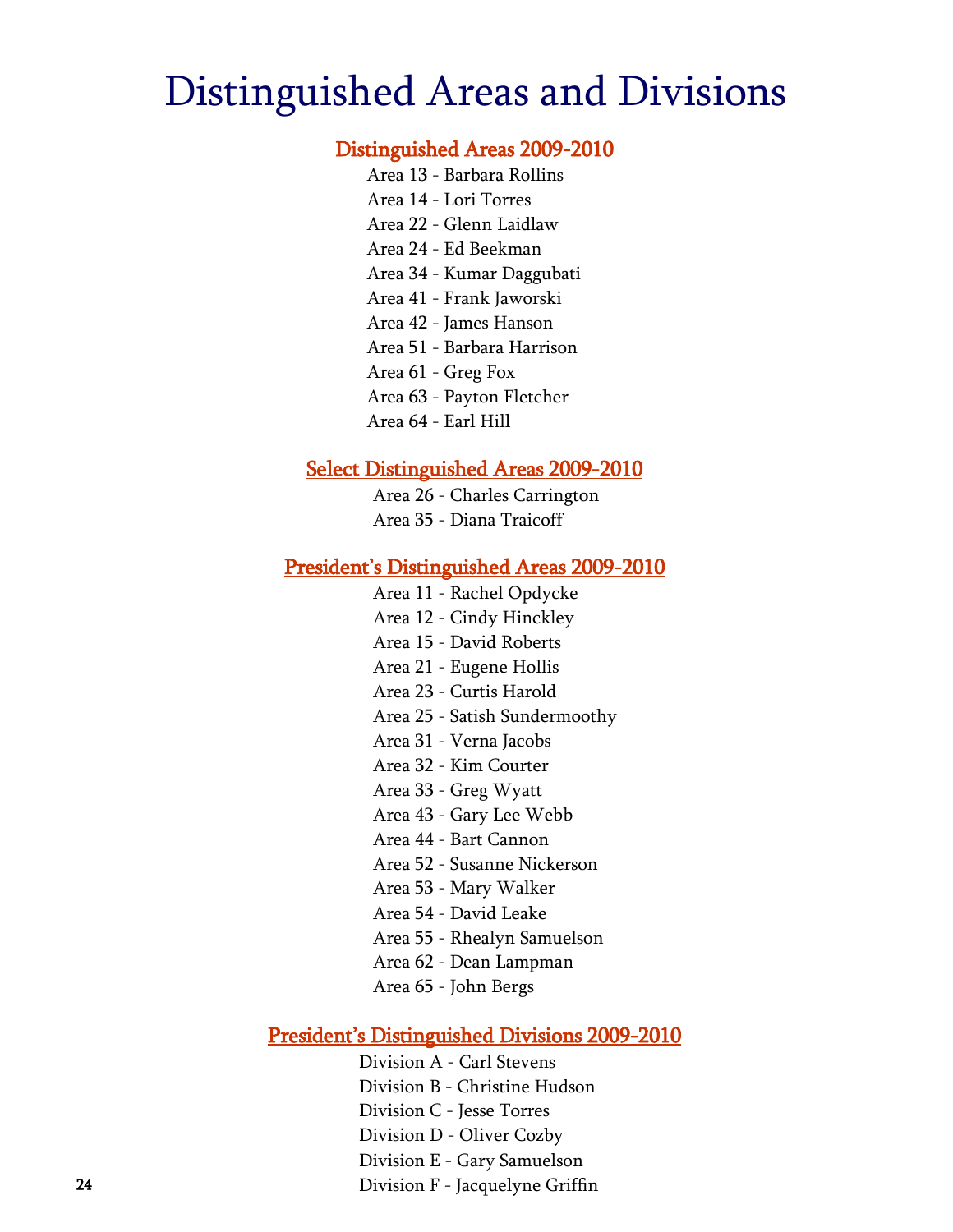## Special Recognition Awards

## Area Governor of the Year

This award recognizes an area governor whose dedication, commitment, and area team significantly contributed to district goal achievement.

## Division Governor of the Year

This award recognizes a division governor with the most outstanding performance in membership building and retention, club extension, education/training, leadership and other areas critical to district success.

## Dr. Curtis Trent Service Award

This award honors the Toastmaster who best exemplifies the attributes of Dr. Curtis Trent. His unyielding diligence to the Toastmasters promise and his commitment to keep it made Dr. Trent an inspiration to the members of District 25. By his outstanding leadership, his loyalty to the district leaders, and his dedication to service, Dr. Trent defined the true meaning of being a Toastmaster.

## District Founders Award

This award honors an individual whose dedication and commitment to club extension in the district significantly contributed to achieving the district marketing goal. The award honors Past District Governor David Hostler, DTM and Past International President Jo Anna McWilliams, DTM.

## Heart of the District Award

This award recognizes one Toastmaster who has been a member for more than ten years and whose dedication, commitment, and efforts continually contribute significantly towards achieving the goals and mission of the district.

## Rookie of the Year

This award recognizes one Toastmaster who has been a member for less than one year, whose dedication, commitment, and efforts significantly contributed towards achieving the goals and mission of the district.

## Toastmaster of the Year

This award recognizes one Toastmaster whose dedication, commitment, and efforts significantly contributed towards achieving the goals and mission of the district.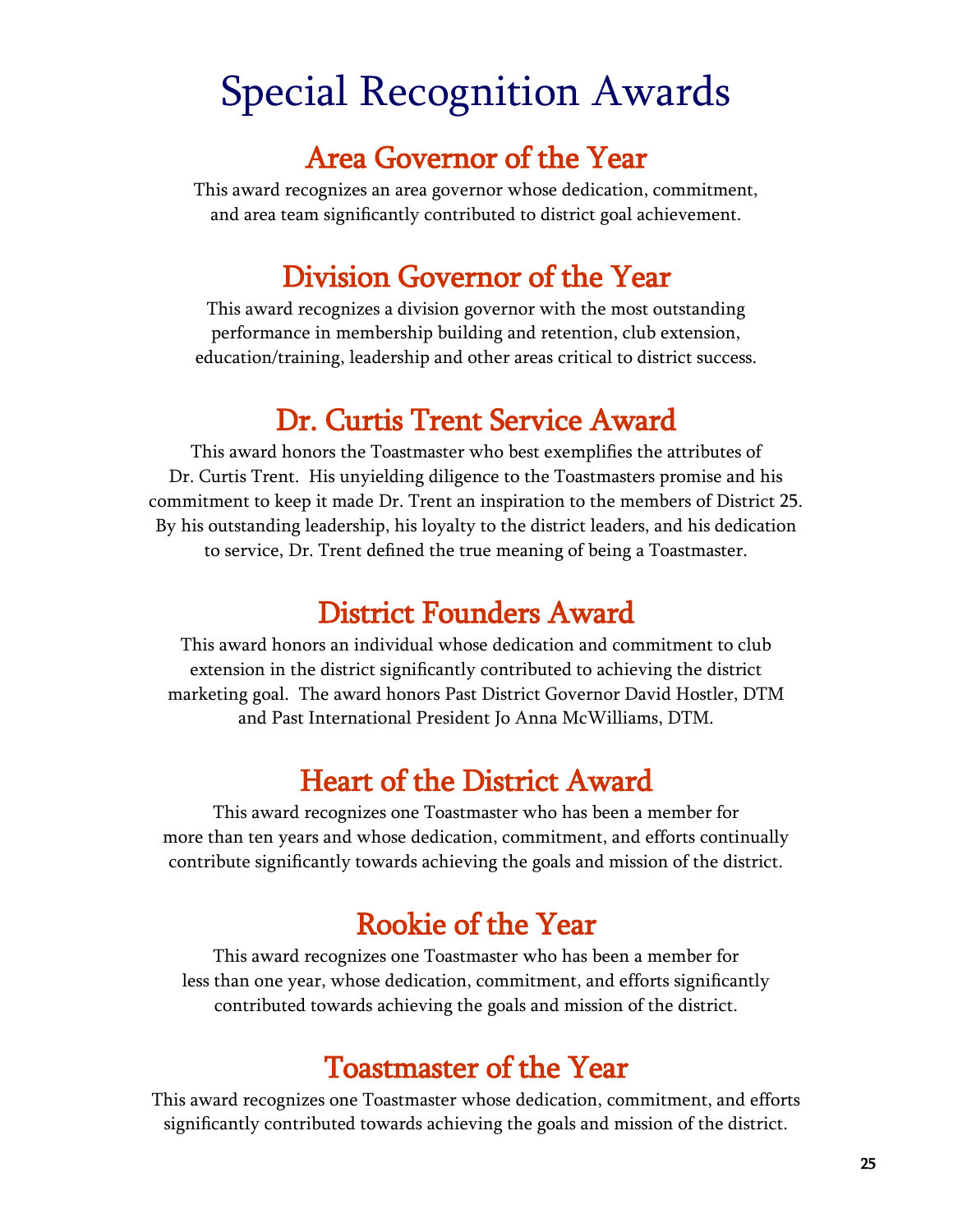## Thanks to. . .

## 2009-2010 Awards Banquet Committee

### Pat Quick, Chair

Kenneth Beene Steve Bomar Denise Corley Kim Courter Brenda Daniels Matt Daniel Brooke Davis Curtis Harold David McCallister David Martin Diana Patton Tisha Randle Jodie Sanders Mark Tresnicky

Special thanks to our host club TCU Toastmasters President's Distinguished Club